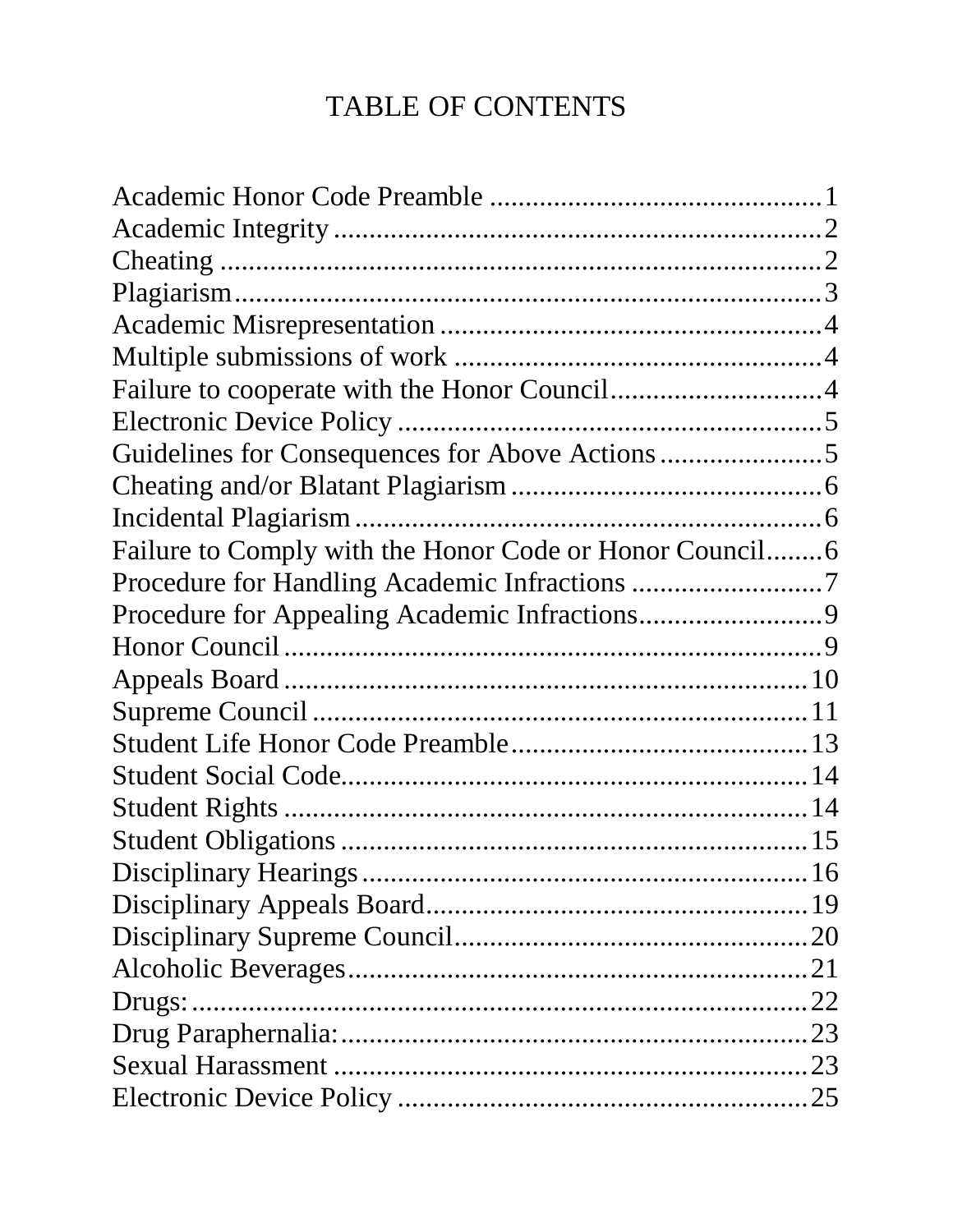| Residential Hall Lobby Hours  Error! Bookmark not defined. |  |
|------------------------------------------------------------|--|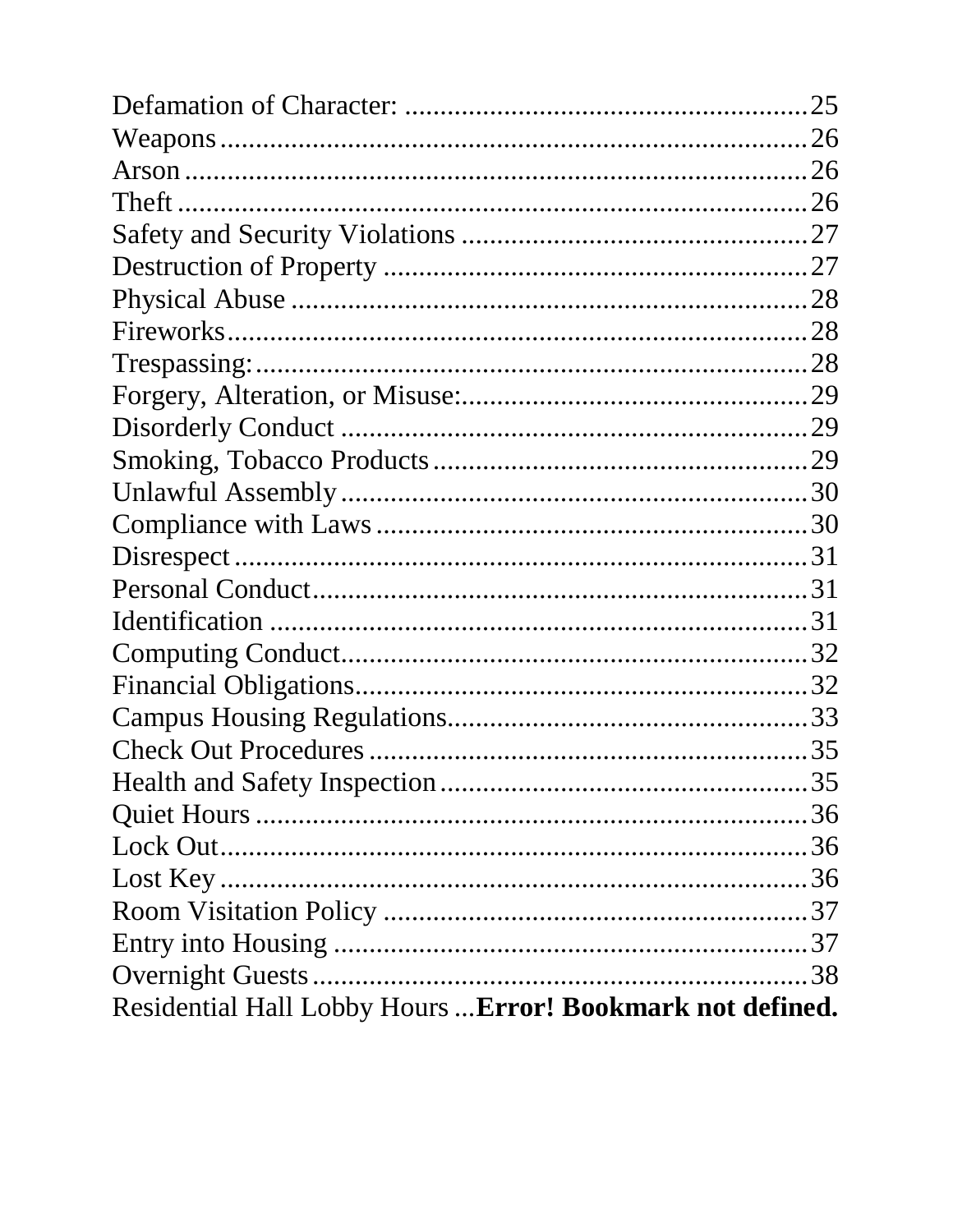#### **Academic Honor Code Preamble**

<span id="page-2-0"></span>As Martin Methodist College students, we seek an environment in which members of a diverse student body can live together, interact, and learn from one another in ways that protect both personal freedom and community standards. If a diverse community is to prosper, its members must attempt to come to terms with their differences; this goal is only possible if students seek mutual understanding by means of respectful communication. By holding us accountable for our words and actions, the Honor Code acts as an educational tool, instructing us to resolve conflicts by engaging others in dialogues that yield greater awareness for all parties involved. By enrolling in Martin Methodist College, each person agrees to follow the Honor Code for the duration of his or her time as a student of the college. By encouraging respectful conduct, we hope to create an atmosphere conducive to learning and growing.

The Martin Methodist College Honor Code is a two-part code of conduct. The first part, implemented in 2003, involves academic integrity. This portion of the Honor Code defines cheating, plagiarism, academic misrepresentation, multiple submissions of work, and the consequences for failure to comply with the Honor Code or Honor Council. It also describes the process through which the Honor Code will be administered, and the appeals process. The second part of the Honor Code, implemented in 2007, concerns student life. This portion of the Honor Code includes, housing regulations, alcohol and drug policies, and the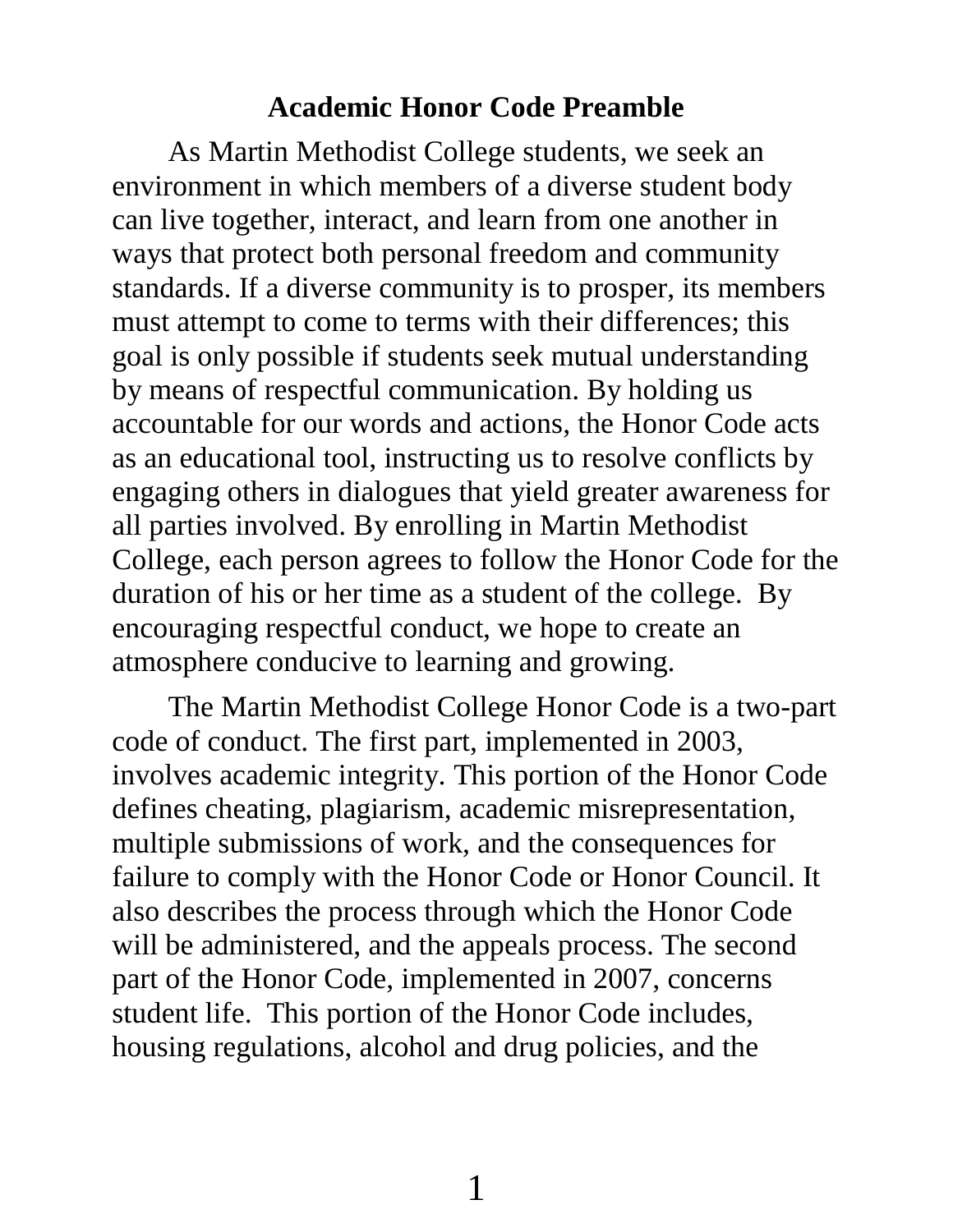overall conduct code for all students, and consequences for failure to comply with the Honor Code.

**Correctness of Information:** Students have the right to accurate and clear information that will enable them to determine the general requirements for a particular curriculum or program of study.

## **Academic Integrity**

<span id="page-3-0"></span>Students are responsible for proper conduct and integrity in all scholastic work. This includes following a professor's instructions as to the completion of tests, quizzes, homework, and laboratory reports, and asking for clarification if the instructions are not clear. Students should not give or receive aid when taking exams, unless the professor specifies that this practice is appropriate. In addition, students should complete work within the time limitations specified by the professor. Described below are violations of these basic academic expectations and their consequences. In addition, students have the responsibility to review and abide by syllabi for all courses.

<span id="page-3-1"></span>**Cheating:** Cheating is the use of any unauthorized source in the completion of assignments or tests. Students must complete all tests and examinations without help from any unauthorized source; they may not use, offer, or solicit unauthorized information, materials, or help without the explicit consent of the professor. Cheating offenses include,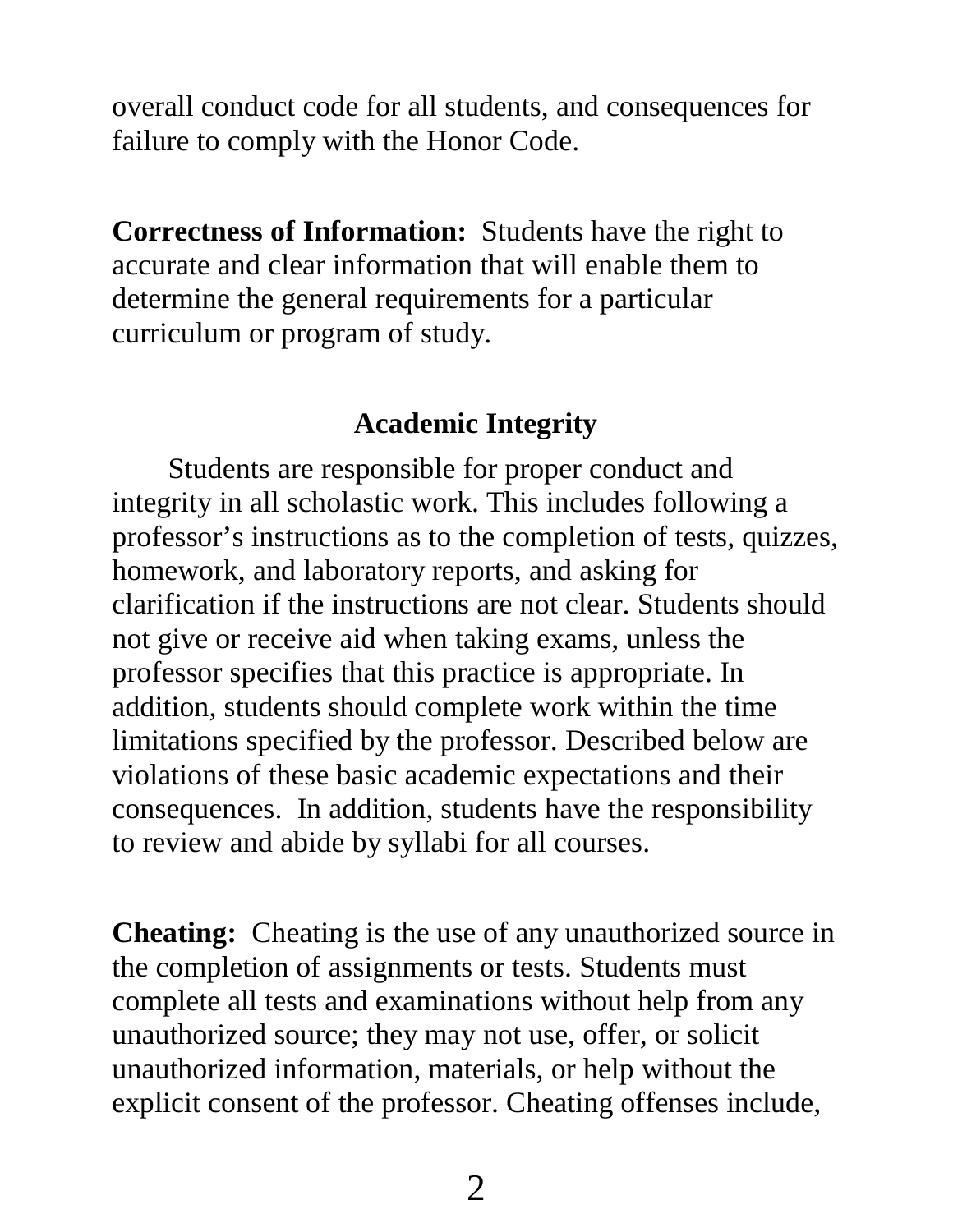but are not limited to, looking at another student's paper, an open textbook, a notebook, online or a "cheat sheet" during a test; talking to another student during a test; the sharing of information between students who have taken a test and students who have not; and using or soliciting unauthorized test copies as study aids. Collusion—working together in an unauthorized or fraudulent way—is also cheating. Students may not collude on homework, papers, tests, or any other type of classwork without the express consent of the instructor(s). The student who knowingly shares information or supplies material to another student has also committed an offense and can be charged under this section. These rules apply to take-home exams as well as any other assignments unless the professor explicitly says otherwise. Students must check with the professor and syllabus to clarify what is acceptable. Cheating also includes the use of an instructor's copy of a textbook. These textbooks are not allowed in any class. The professor also has the right to confiscate any and all unauthorized materials used in the completion of academic work.

<span id="page-4-0"></span>**Plagiarism:** Plagiarism, according to Hodges' Harbrace Handbook, 14th ed., is "the use of another writer's words or ideas without acknowledging the source. Akin to theft, plagiarism has serious consequences and should always be avoided" (788). Plagiarism can be blatant or incidental. Blatant plagiarism includes copying a passage without giving proper credit to the source, downloading all or part of a paper from the internet, summarizing or paraphrasing another's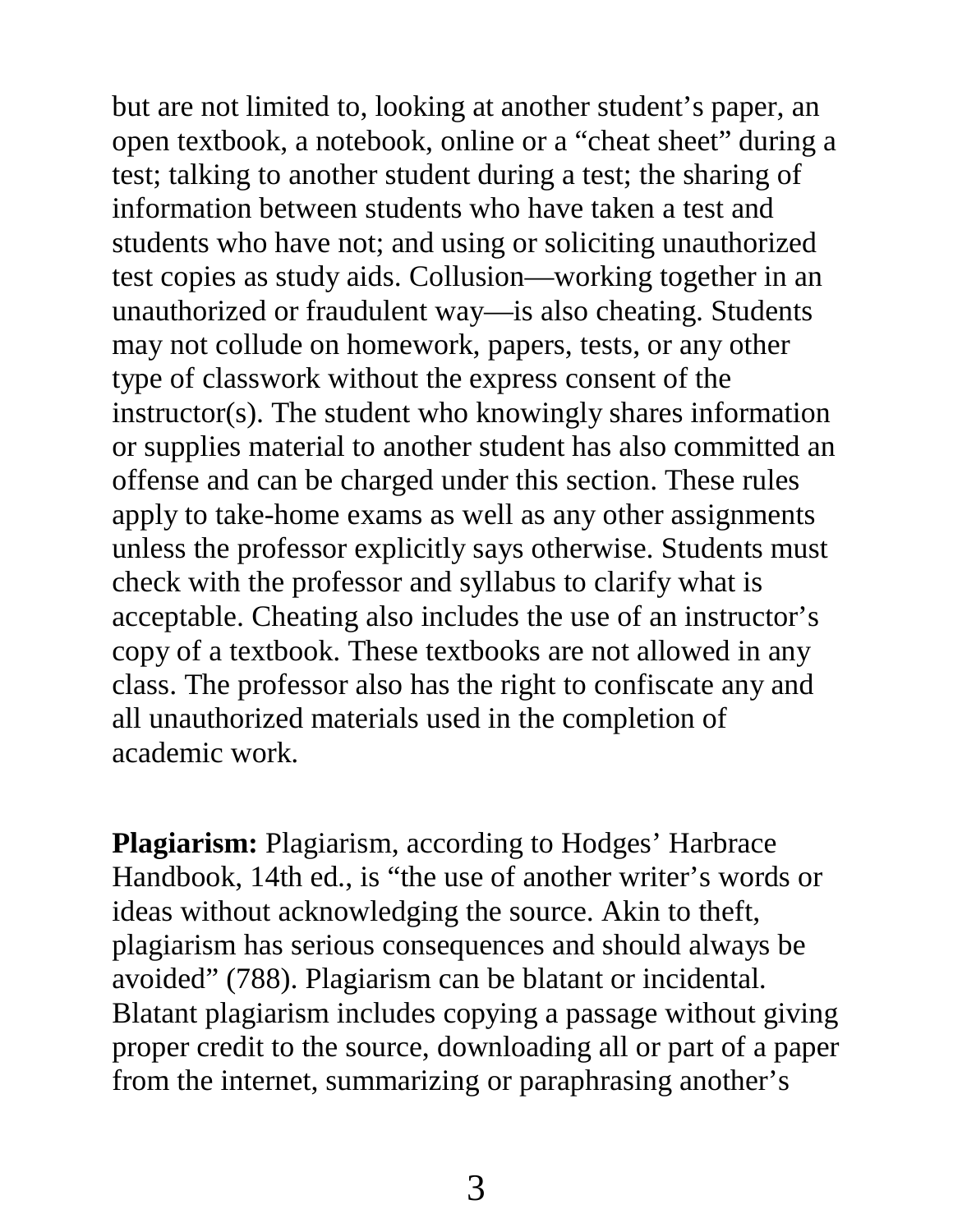ideas without indicating where they came from, or submitting someone else's work as one's own. Incidental plagiarism includes careless omission of quotation marks around a passage that was copied word for word and otherwise cited correctly, or minor errors in documentation when quoting, summarizing, or paraphrasing another's words or ideas. Both forms of plagiarism are serious. A student must avoid both kinds of plagiarism.

<span id="page-5-0"></span>**Academic Misrepresentation:** Any act of dishonesty committed for academic advantage is misrepresentation. Violations include, but are not limited to, lying about reasons for absences or late work, forging an academic document (e.g., a drop/add form), or submitting work not prepared by the student.

<span id="page-5-1"></span>**Multiple submissions of work:** Students may not, without the prior consent of all instructors involved, submit the same work for credit in two or more courses or for a repetition of the same course, nor may they submit work previously completed at any other institution without the prior written consent of the current instructor.

<span id="page-5-2"></span>**Failure to cooperate with the Honor Council:** Members of the college community who are notified of Honor Code action which involves them and who fail to attend a scheduled meeting or hearing may be subject to disciplinary action at the discretion of the Honor Council. Witnesses are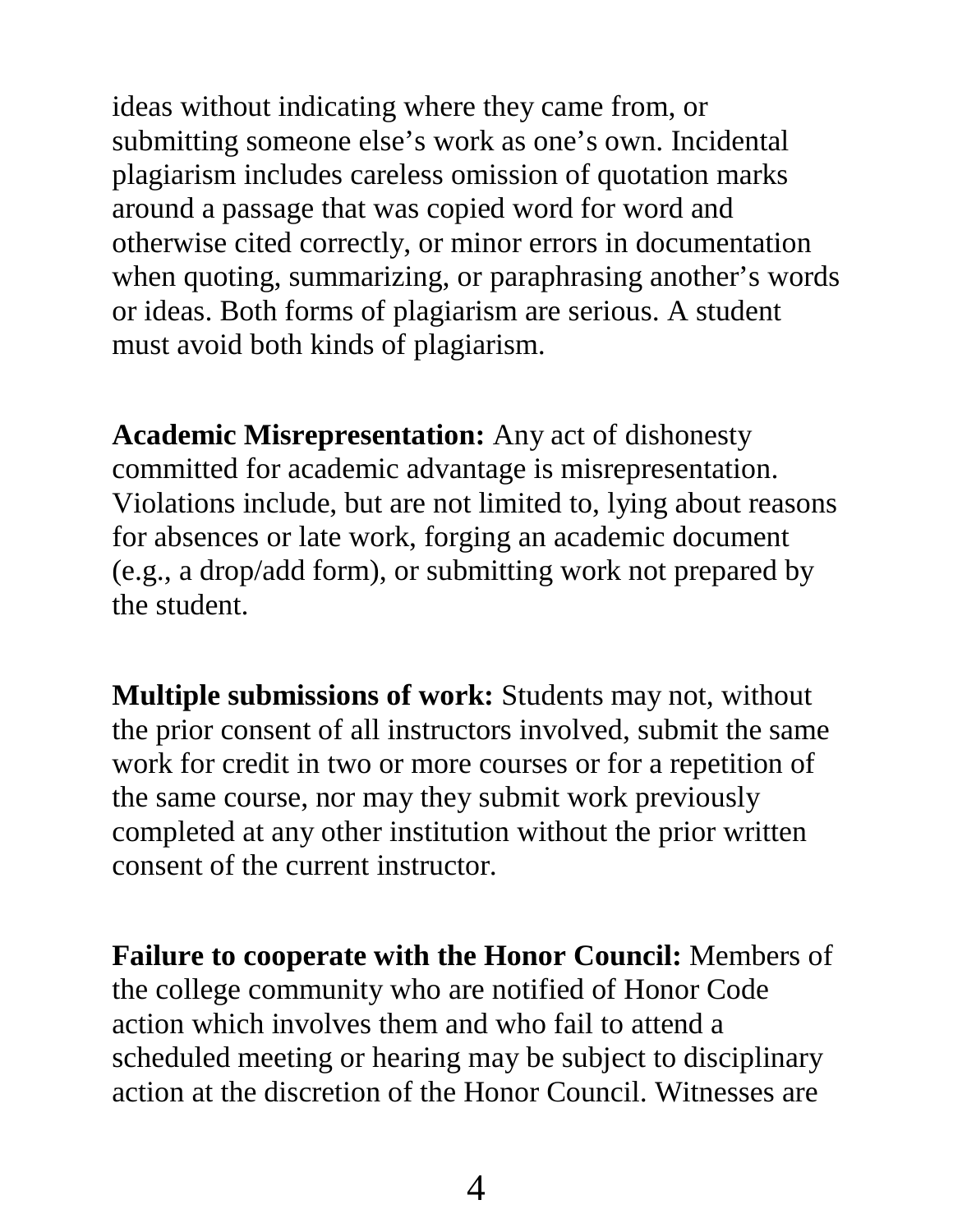required to testify when called. Students convicted of an Honor Code violation who fail to comply with any penalties set by the Council may be subject to further disciplinary action. Cooperation consists of telling the truth. Failure to do so may produce additional honor code violations.

<span id="page-6-0"></span>**Electronic Device Policy:** Unless specifically allowed by the instructor, no devices that allow communication of any kind may be used during examinations (tests, quizzes, final exams, etc.). Prohibited items include but are not limited to: cell phones, pagers, messaging devices, PDAs, MP3 players, iPods, iPads, electronic dictionaries, computers, and calculators with communication capabilities. Any use during an examination of an electronic device other than those authorized and approved by the course instructor is cheating.

Instructors may place additional restrictions on the use of calculators and other electronic devices during exams. For example, graphing calculators may be allowed, but calculators that can store text and images will be prohibited. Students are advised to check with their instructor prior to any examination if they are not sure whether an electronic device is acceptable.

### **Guidelines for Consequences for Above Actions**

<span id="page-6-1"></span>Below are guidelines the Honor Council will use in assigning consequences for the academic violations described above. The Honor Council has the authority to change any sanction to fit the severity of the offense as deemed necessary.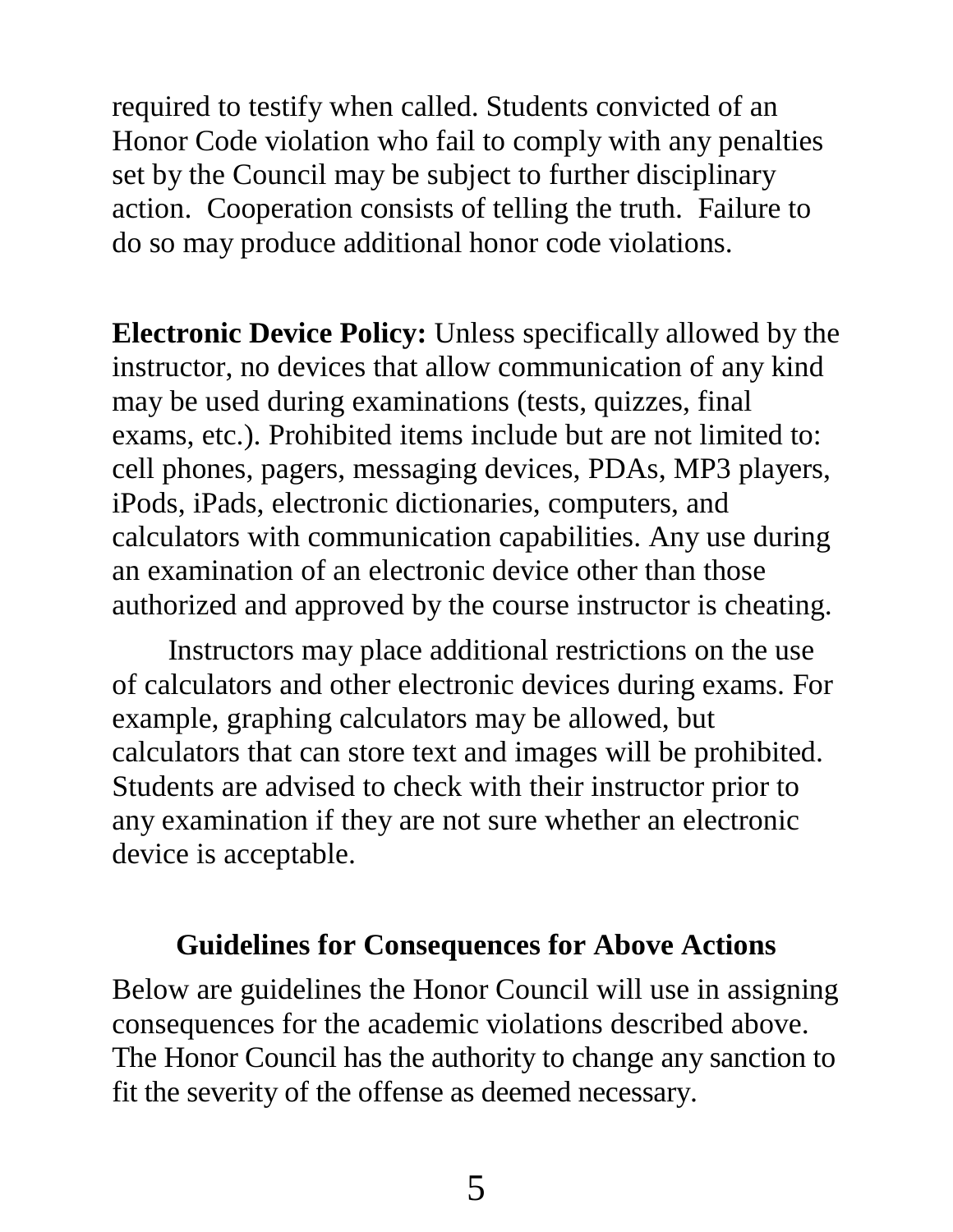# **Cheating and/or Blatant Plagiarism**

<span id="page-7-0"></span>**First Offense:** zero on the test or assignment.

**Second Offense:** grade of F assigned in the course, and mandatory counseling—academic, psychological, or other to be assigned by the Honor Council.

**Third Offense:** Academic Suspension for one semester, not including summer semester.

# **Incidental Plagiarism**

<span id="page-7-1"></span>**First Offense:** assignment must be rewritten using proper citations; academic counseling is recommended and may be required.

**Second Offense:** zero on paper or assignment; academic counseling is required.

**Third Offense:** grade of F assigned in the course; mandatory counseling—academic psychological, or other—to be assigned by the Honor Council.

**Fourth Offense:** Academic suspension for one semester, not including summer semester.

# <span id="page-7-2"></span>**Failure to Comply with the Honor Code or Honor Council**

All offenses of Failure to Comply with the Honor Code or Honor Council will result in further disciplinary actions, to be decided by the Honor Council with due consideration of the infraction presented.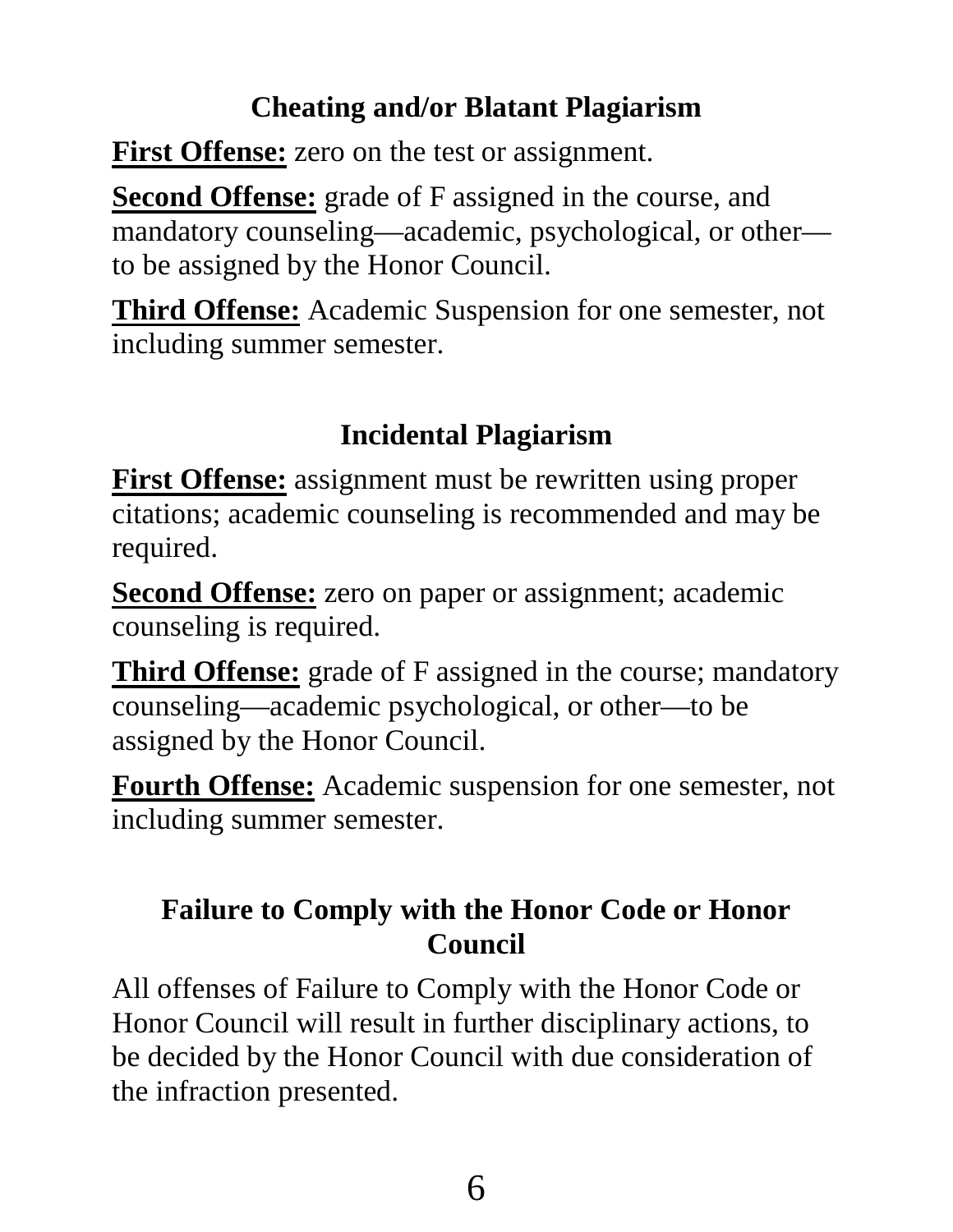#### **Procedure for Handling Academic Infractions**

<span id="page-8-0"></span>Upon commission of an academic offense, the professor or administrator who notices or is made aware of a problem will file an official report ("Academic Infraction Form") with the office of the Dean of Campus Life. Upon receipt of an Academic Infraction Form, the Dean of Campus Life will notify the student that an infraction has been reported. The Dean of Campus Life will notify the Honor Council and the student when a hearing is required. Upon the second infraction for cheating or plagiarism, the Honor Council will read through the student's file and assign the appropriate penalties as specified above. The following infractions require the accused to appear before the Honor Council for a hearing: academic misrepresentation, multiple submissions of work, and failure to comply with the Honor Council (all previously defined above). The accused will also be required to appear before the Honor Council if a pattern is noticed in the student's file involving cheating or either type of plagiarism (previously defined). A pattern is two or more offenses of cheating and/or plagiarism, with a third offense resulting in a required suspension of one semester if the Honor Council finds the student guilty, pending appeal if the accused so chooses. At the discretion of the Honor Council, suspension will be either for the semester in which the third offense occurs or for the semester immediately following, excluding summer sessions. The accused will not receive academic credit for the semester s/he is suspended. This includes those who have filed "Intent to Graduate" forms.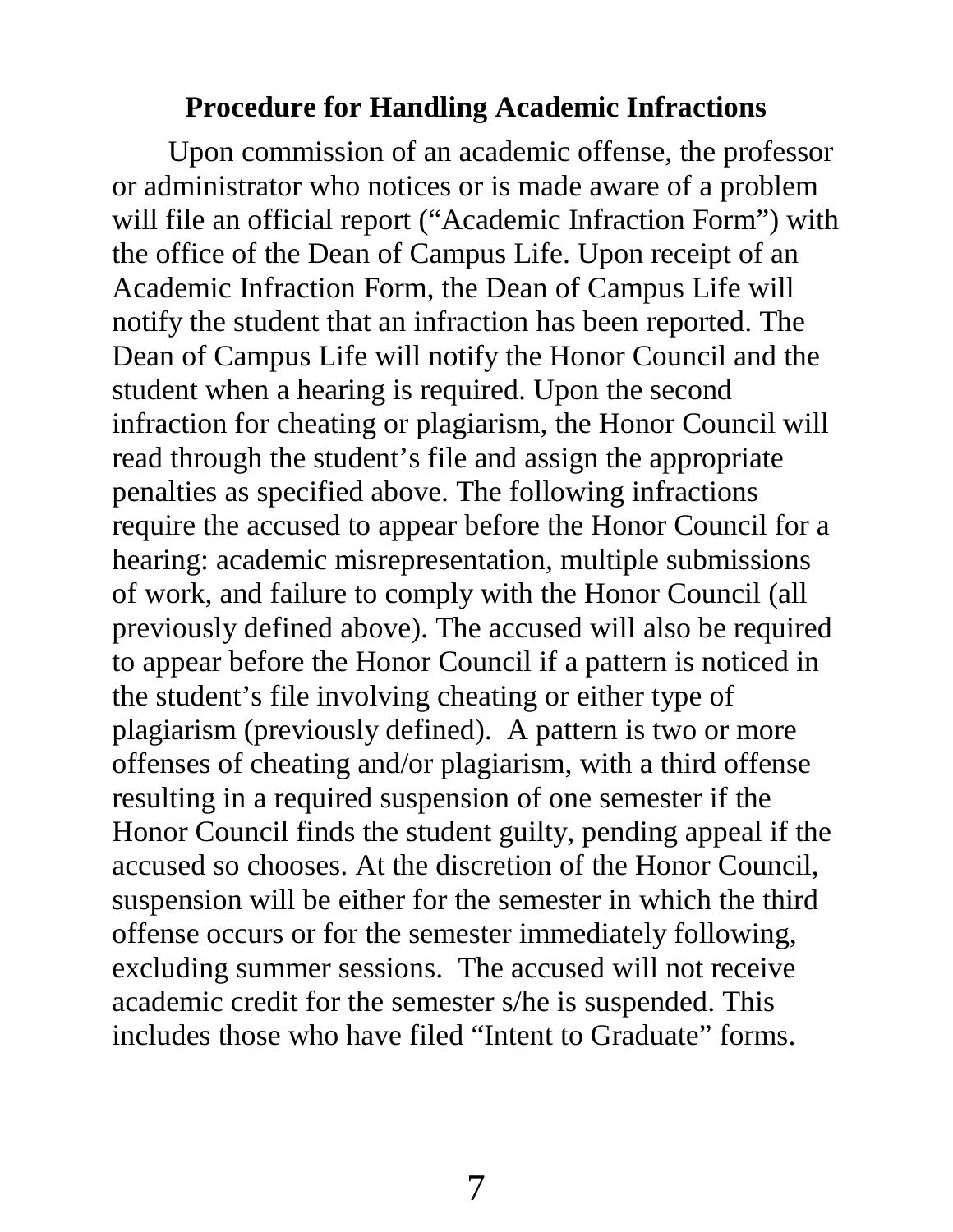Honor Council and Disciplinary Committee meetings are closed meetings [Committee Members, Dean of Campus Life (or representative) Accused, Accuser, Witnesses). There shall be an appropriate recording of the hearing for accurate minutes. All recordings shall be deleted once the minutes are documented and approved. A summary record of the proceedings shall be kept in the office of the Dean of Campus Life and a copy of the record supplied to the accused if requested.

The accused will ultimately be asked to enter a plea of guilty or not guilty prior to the hearing

All students, including the accused, are required to cooperate with investigations and a hearings conducted by the Honor Council. In the event an accused student refuses to participate in, or cooperate with, an Honor Code investigation and/or hearing conducted by the Dean of Campus Life:

(1) the investigation/hearing may take place without the participation of the accused student.

(2) All reasonable efforts will be made to inform the accused student of the time and place of the hearing and the findings of the proceedings.

(3) In addition' the accused student may inform the Council that he /she /they will not attend the hearing and submit a written statement regarding the charges.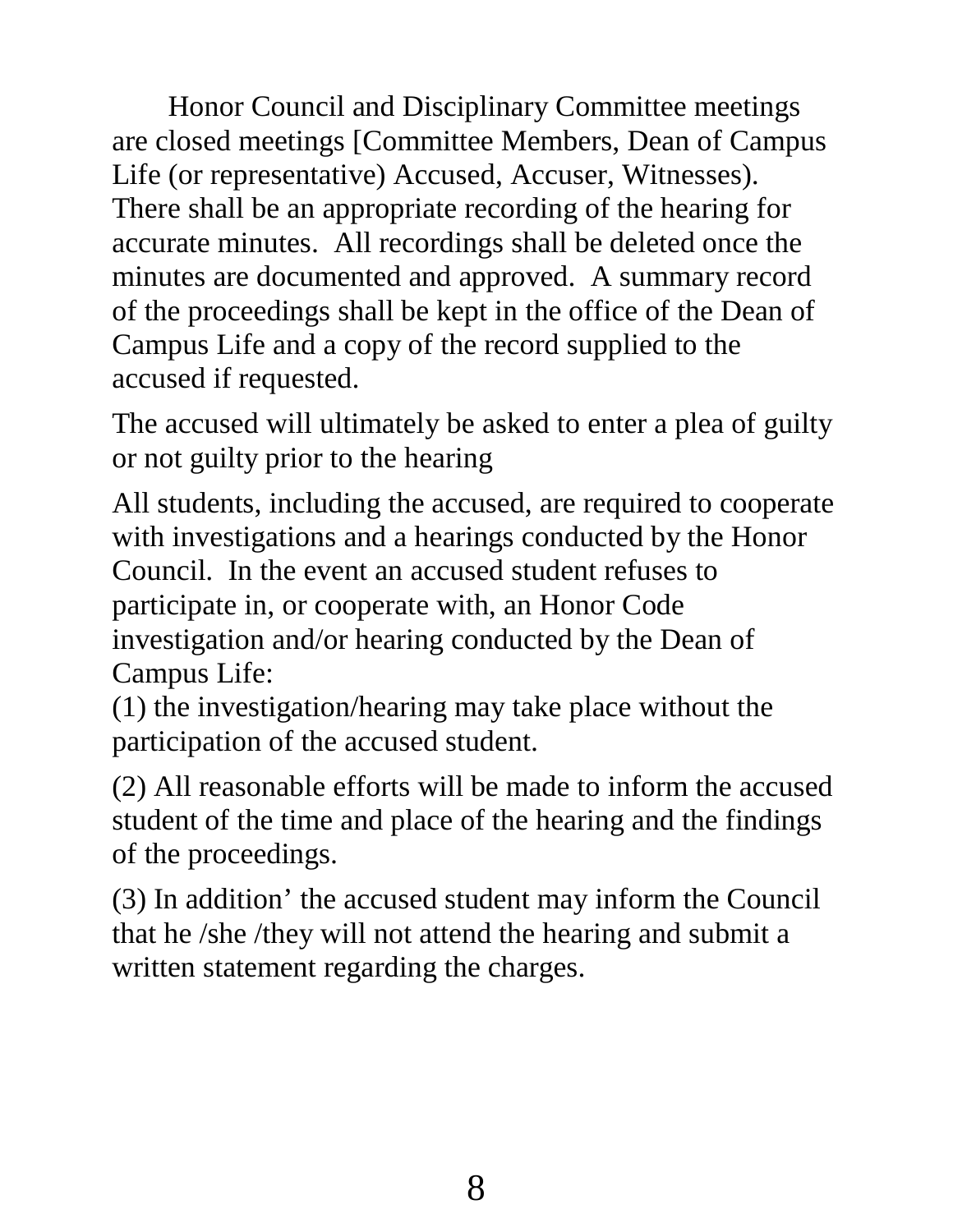#### **Procedure for Appealing Academic Infractions**

<span id="page-10-0"></span>A student may appeal an academic infraction upon receipt of Notice of Academic Infraction (see above). All appeals must be in writing and submitted to the office of the Dean of Campus Life. The Dean of Campus Life will channel all written appeals to the Appeals Board. If the appeal involves a first offense of cheating or plagiarism, the appellant will be granted a hearing before the Honor Council, pending the Appeals Board's decision (see below for the Appeals Board decision process). The Honor Council reviews all second and third infractions involving cheating and/or plagiarism. Second or third infractions for cheating and/or plagiarism may only be appealed to the Appeals Board, with no further hearing from the Honor Council. All decisions by the Appeals Board are final. If the Appeals Board grants a further hearing of the case, the case will be heard by the Supreme Council. (See below for the decision process protocol of the Supreme Council.) All decisions of the Supreme Council are final.

### **Honor Council**

<span id="page-10-1"></span>The Honor Council hears cases involving academic policy violations committed by students and recommends actions to be taken by the Dean of Campus Life.

The Honor Council consists of three faculty members, one staff representative, two Student Government Association members, and either the Resident Director of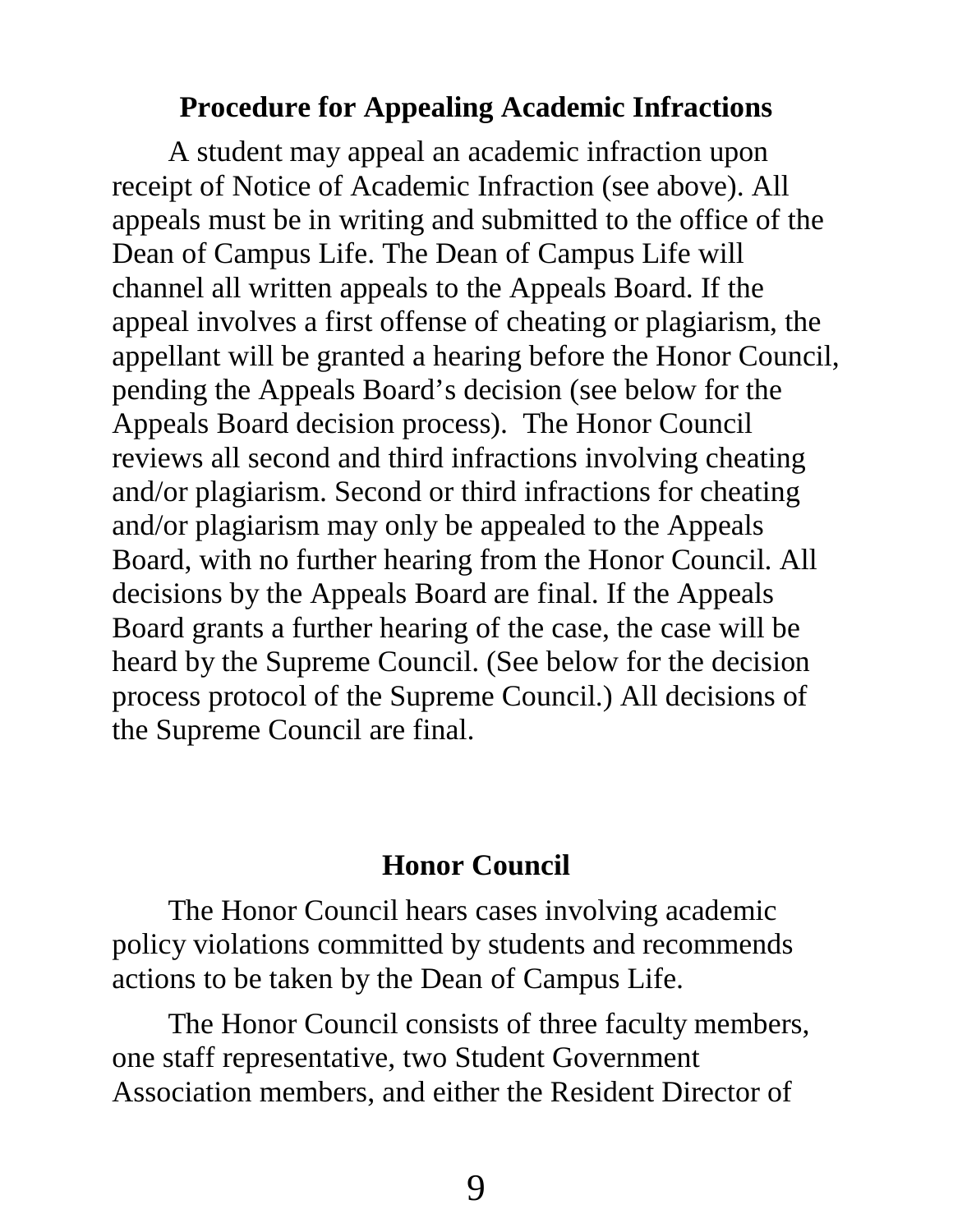one of the residence halls or the Provost, depending on the infraction. The Dean of Campus Life and a transcriber, who will be appointed by the Dean of Campus Life, serve on the Honor Council as ex-officio members on a non-voting basis.

The faculty members of the Honor Council must be recommended by the Faculty Senate and must agree to serve on the Honor Council for one academic year. The Dean of Campus Life must recommend the staff members of the Honor Council and they too must agree to serve on the Honor Council for one academic year. The students on the Honor Council must be full-time students with a cumulative GPA of 3.0 or higher. The students must also agree to remain on the Honor Council for one academic year.

#### **Appeals Board**

<span id="page-11-0"></span>The Appeals Board serves to provide due process to students who feel the charges against them and/or the actions recommended by the Honor Council are unjust. The function of the Appeals Board is to review written appeals by students. The Appeals Board has no direct contact with the student but reads the student's written appeal and the transcript of the case, and decides whether the appeal should be granted. For an appeal to be granted, four of the six voting members must be in favor. If the Appeals Board grants the appeal, the case is referred to the Supreme Council. If the Appeals Board does not grant the appeal, the decision of the Honor Council remains in force.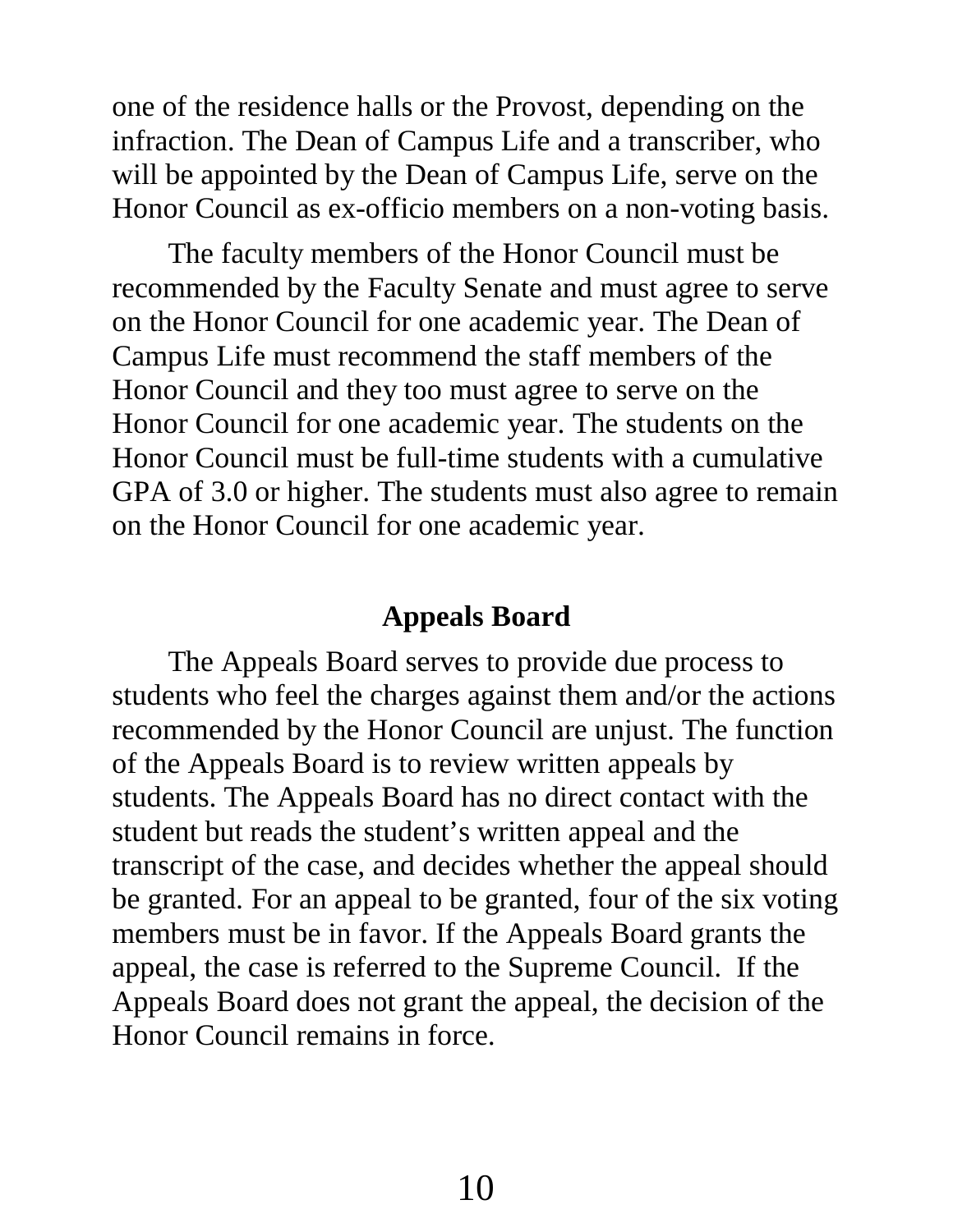The Appeals Board consists of four faculty representatives, two Student Government Association members. This board should be named in the same manner as stated above. The Dean of Campus Life and a recorder serve as ex-officio members on a non-voting basis. The recorder will be appointed by the Dean of Campus Life.

Students seeking a hearing from the Appeals Board must submit their request in writing to the Dean of Campus Life within 72 hours of written notification of the decision of the Honor Council.

#### **Supreme Council**

<span id="page-12-0"></span>The Supreme Council serves as the third, and final, step in the due process procedure. The Supreme Council hears cases recommended by the Appeals Board. In the Supreme Council, three of the five voting members must be in favor of the appellant for any previous decision of the Honor Council to be overruled. In cases where a majority is not in favor of the appellant, former rulings of the Honor Council are upheld.

The Supreme Council is made up of two faculty members, one staff member and two Student Government Association members. The Dean of Campus Life and a transcriber serve on the Council as ex-officio and non-voting members. Members of the Supreme Council and the transcriber are to be named by the same process as described above.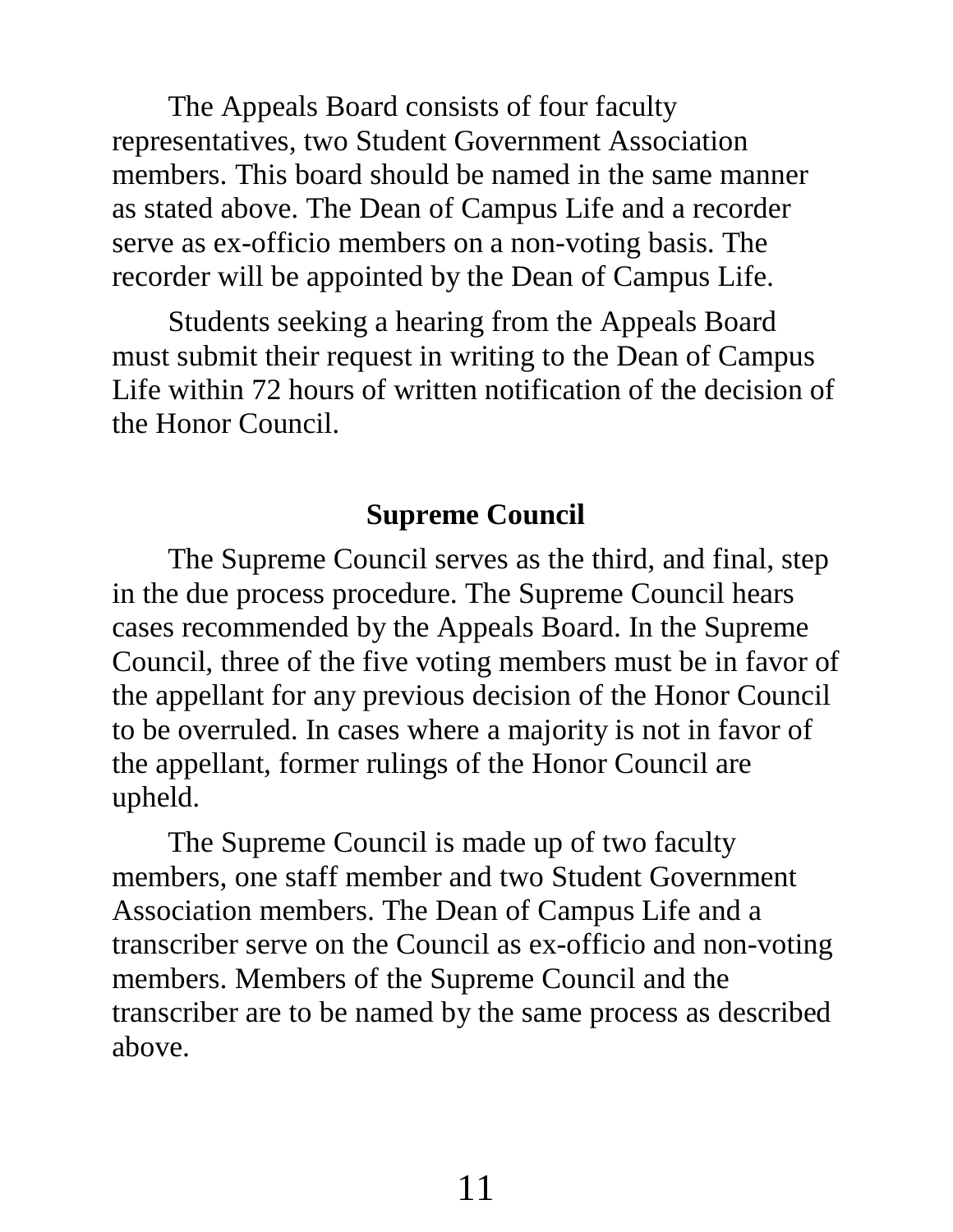Hearings of the Supreme Council will take place within 72 hours of the decision of the Appeals Board. The appellant will be notified of their right to meet with the Supreme Council. In addition to reviewing the written record, the Supreme Council may call witnesses as needed in order to adjudicate the case.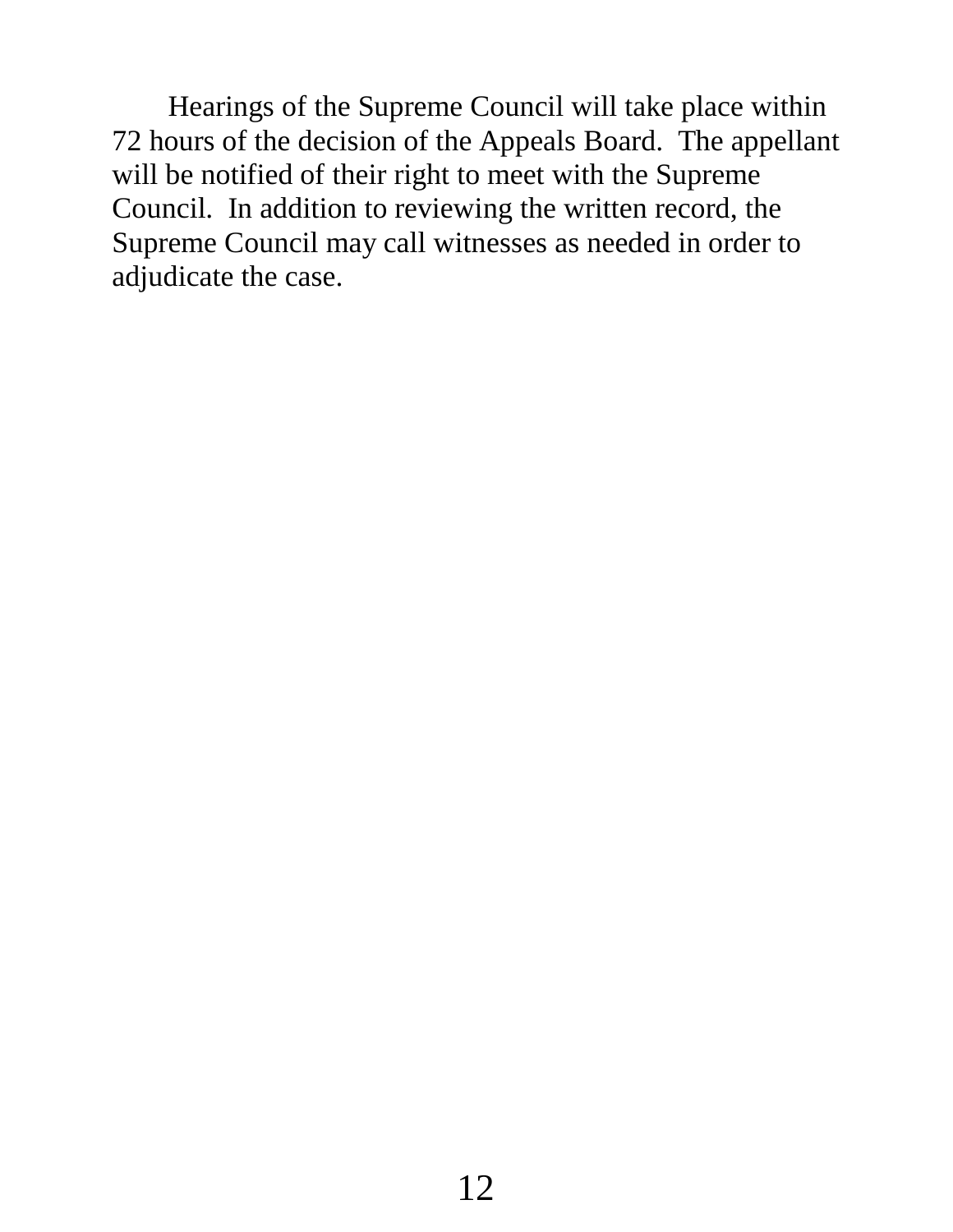#### **Student Life Honor Code Preamble**

<span id="page-14-0"></span>As Martin Methodist College (MMC) students, we seek an environment in which members of a diverse student body can live together, interact, and learn from one another in ways that protect both personal freedom and community standards. If a diverse community is to prosper, its members must attempt to come to terms with their differences; this goal is only possible if students seek mutual understanding by means of respectful communication. By holding us accountable for our words and actions, the Honor Code acts as an educational tool, instructing us to resolve conflicts by engaging others in dialogues that yield greater awareness for all parties involved. By enrolling as a student at Martin Methodist College, each person agrees to follow the Honor Code for the duration of his or her time as a student of the college. By encouraging respectful conduct we hope to create an atmosphere conducive to learning and growing.

The Martin Methodist College Honor Code is a two-part code of conduct. The first part, implemented in 2003, involves academic integrity. This portion of the Honor Code defines cheating, plagiarism, academic misrepresentation, multiple submissions of work, and the consequences for failure to comply with the Honor Code or Honor Council. It also describes the process through which the Honor Code will be administered, and the appeals process. The second part of the Honor Code, implemented in 2007, concerns student life. This portion of the Honor Code includes, housing regulations, alcohol and drug policies, and the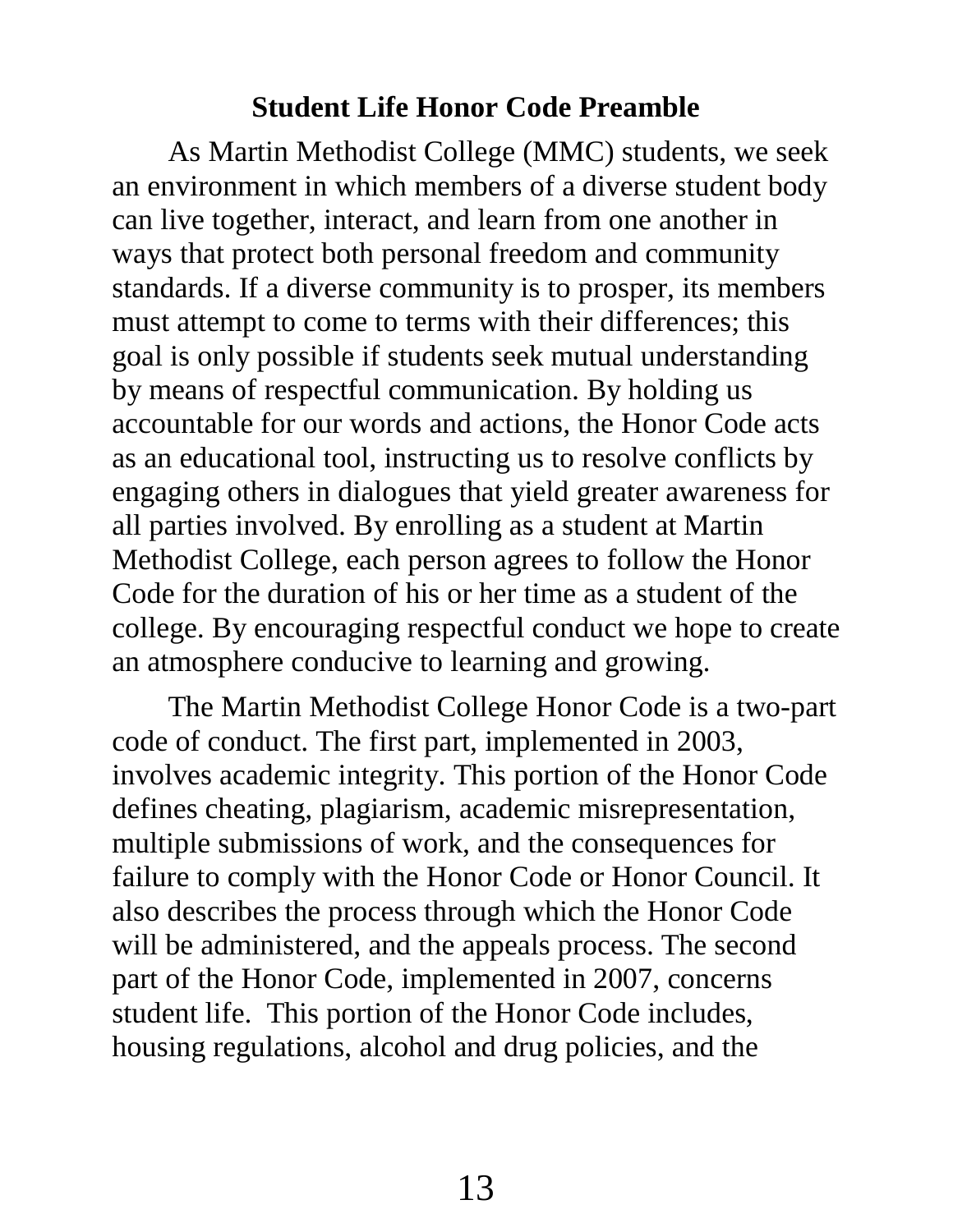overall conduct code for all students, and consequences for failure to comply with the Honor Code.

<span id="page-15-0"></span>**Student Social Code***:* Martin Methodist College students have certain rights and are required to fulfill certain obligations that are outlined below. It is expected that students will understand and exercise their rights while fulfilling their obligations and respecting the rights of others. The college intends to enforce the regulations, and the college intends to respect students' rights.

## NOT KNOWING THE RULES DOES NOT EXCUSE LACK OF ADHERENCE TO COLLEGE RULES AND REGULATIONS.

# **Student Rights**

<span id="page-15-1"></span>*Nondiscrimination:* Martin Methodist College (MMC) is committed to the principles of equal opportunity as defined under Federal and State law and does not discriminate unlawfully on the basis of race, color, creed, disability, national/ethnic origin, age, religion, sex, sexual orientation or veteran status in its admission Policy, programs, or activities, educational policies, scholarship and loan programs, athletic and other College-administered programs, or employment practices and programs.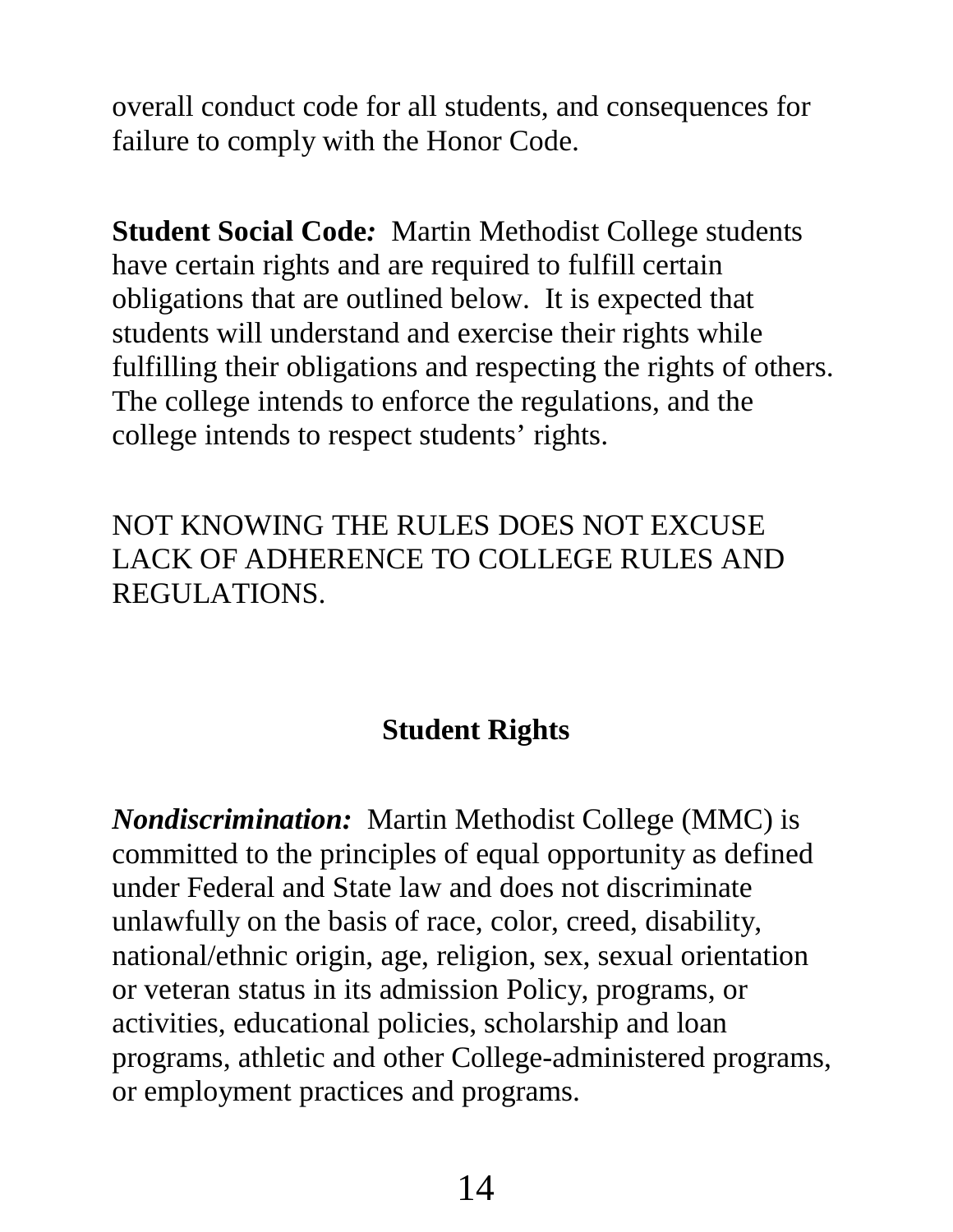*Confidentiality of Records:* Students shall have the right to have their academic and disciplinary records kept confidential, subject to existing Federal or State laws. No official records of students shall be available to unauthorized persons without the expressed written consent of the student involved, except under legal court order.

*Freedom of Opinion:* Students have the right to take stands on issues and to examine and discuss questions of interest, as long as such inquiry does not interfere with the rights of others.

*Freedom of Self-Government:* Students are entitled to selfgovernance through the Student Government Association (SGA). Through the SGA, students may participate in the formulation of policy affecting student affairs. The organization and authority of the SGA is found in the Constitution of the SGA.

*Student Representation:* Students are represented on the Martin Methodist College Board of Trustees at the invitation of the College President through the attendance of the SGA President.

<span id="page-16-0"></span>**Student Obligations***:* Each student is expected to show respect for order, ethics, and the rights of others, and to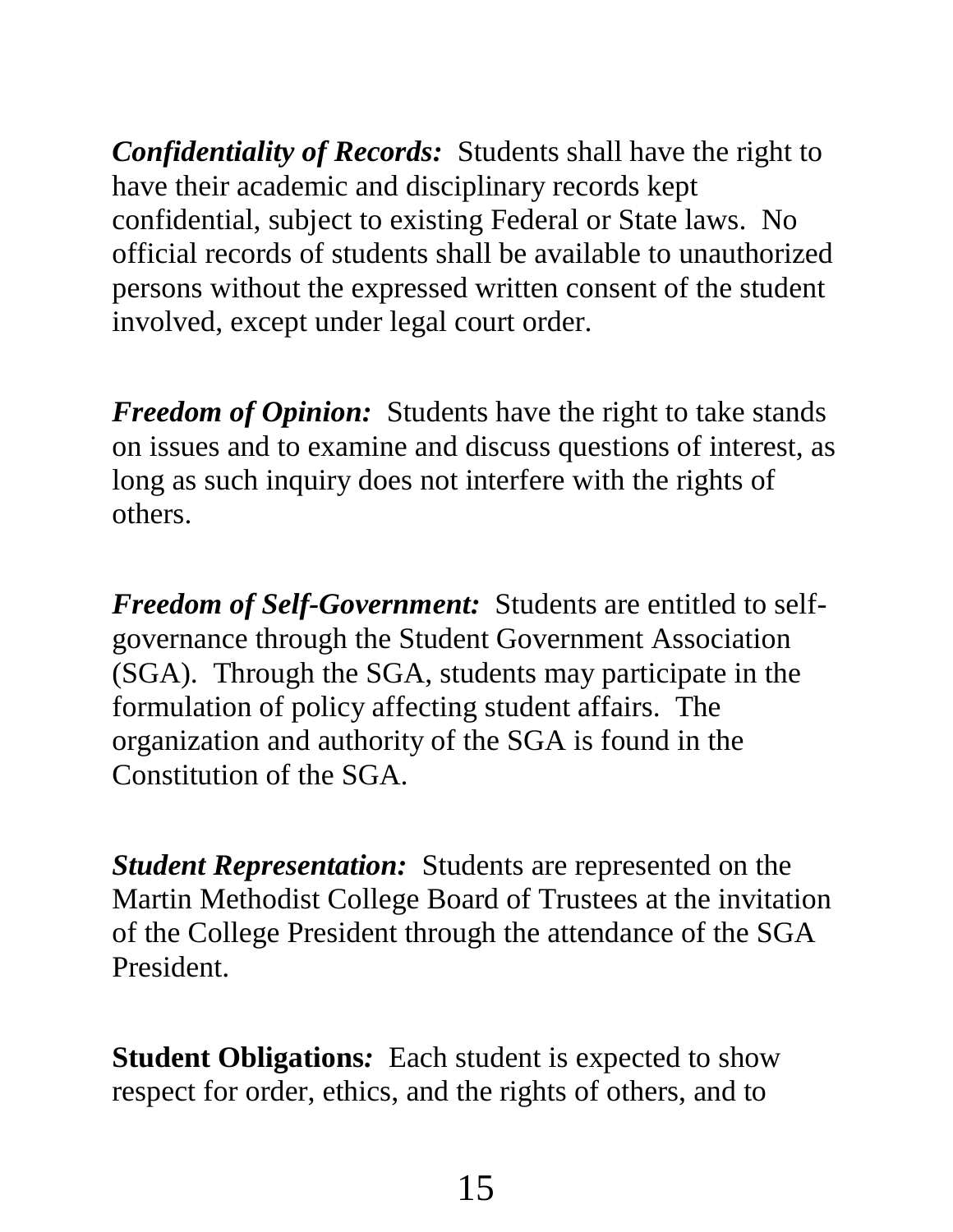exhibit in his or her daily living a high sense of personal honor and integrity.

## **Disciplinary Hearings**

<span id="page-17-0"></span>At the beginning of each academic year, a Disciplinary Committee shall be organized for the purpose of hearing cases whereby the student denies that a violation has taken place. The membership of this committee shall include faculty, staff, and students. The student membership will consist of two SGA members. The Dean of Campus Life will assign two faculty members and two staff members each year. This committee shall hear cases referred to it and make its recommendations to the Chairman of the Committee.

Complaints against students for alleged violations of the Honor Code shall be presented to the Dean of Campus Life in writing. The Dean of Campus Life will investigate the charges and gather any form of evidence that may aid the members of the court in reaching a decision. The Dean of Campus Life shall determine if the case warrants a hearing (no violation occurred). If it is determined that the case does not warrant a hearing (no violation occurred), the case shall be dismissed. The complainant and the accused shall be informed in writing. A decision not to hear a case may be appealed by the complainant or the accused to the appeals board.

The Dean of Campus Life may handle rule violations without convening the Disciplinary Board. However, for a case to be handled in this manner the student offender must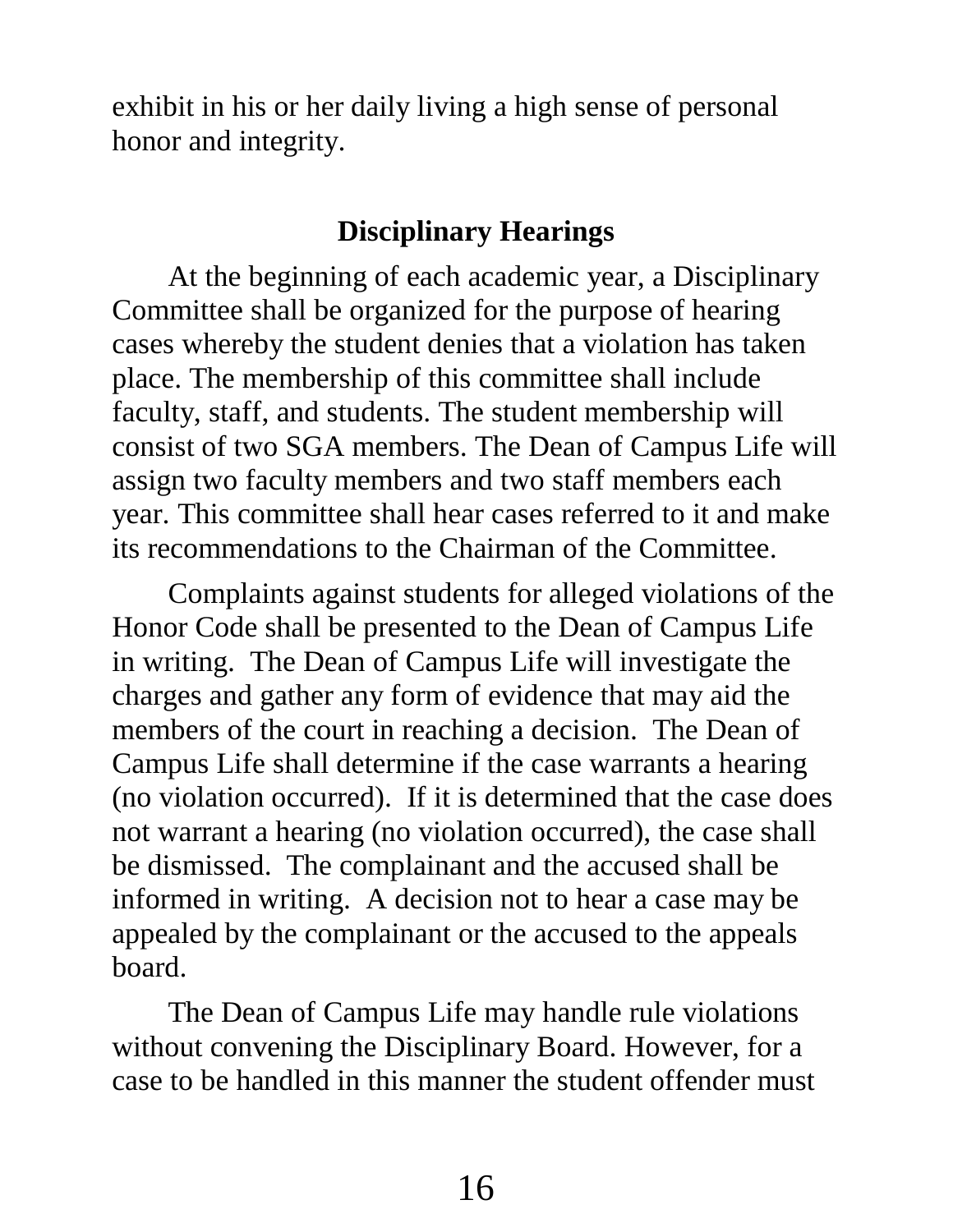agree that a violation of the student Honor Code has taken place. If the student denies that a violation has taken place, then the Disciplinary Committee will meet with the student and the complaining person who brought the alleged violation to the Dean of Campus Life.

Disciplinary Committee meetings are closed meetings [Committee Members, Dean of Campus Life (or representative) Accused, Accuser, Witnesses). Student do have the right to bring witnesses, but only witnesses who have facts that have a bearing on the case. There shall be an appropriate recording of the hearing for accurate minutes. All recordings shall be deleted once the minutes are documented and approved. A summary record of the proceedings shall be kept in the office of the Dean of Campus Life and a copy of the record supplied to the accused if requested. During a disciplinary hearing, no evidence shall be received of other alleged offenses, whether found or charged unless the student involved elects to make good character and reputation a defense.

The accused will ultimately be asked to enter a plea of guilty or not guilty prior to the hearing. Both parties will have an opportunity to discuss their side of the case to the disciplinary committee. Once both sides of the case are heard and the disciplinary committee has had an opportunity to ask questions, the Accused and the Accuser will have the opportunity to make a closing statement. Once closing statements are made, the Accused and Accuser are asked to leave the room while the disciplinary committee makes its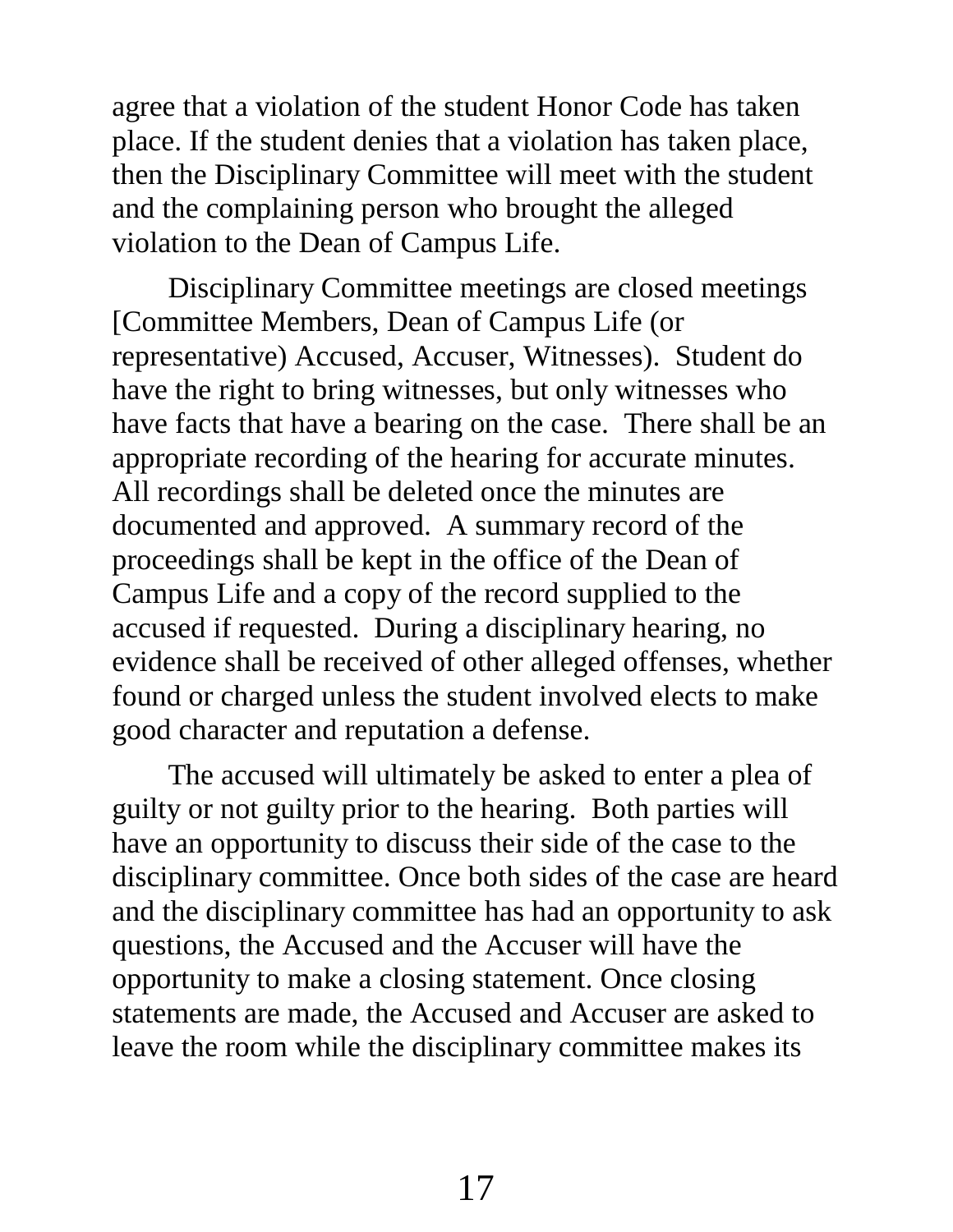decision. Those found guilty of rule violations will receive sanctions. These sanctions are listed below each infraction.

All students, including the accused, are required to cooperate with investigations and a hearings conducted by the Disciplinary Committee. In the event an accused student refuses to participate in, or cooperate with, an Honor Code investigation and/or hearing conducted by the Dean of Campus Life:

(1) the investigation/hearing may take place without the participation of the accused student.

(2) All reasonable efforts will be made to inform the accused student of the time and place of the hearing and the findings of the proceedings.

(3) In addition' the accused student may inform the Committee that he /she /they will not attend the hearing and submit a written statement regarding the charges.

All sanctions must be completed by the student within 30 days of written notice of being found guilty of a violation. Any student who does not complete the sanctions must appear before the Disciplinary Committee and may face further sanctions as determined by the committee. A hold will be placed on the student's account until all sanctions are completed.

Infractions of the Student Life Honor Code will carry over from year to year and are cumulative for the entirety of the time that an individual is a student at the college (Visitation is the only exception to this rule.).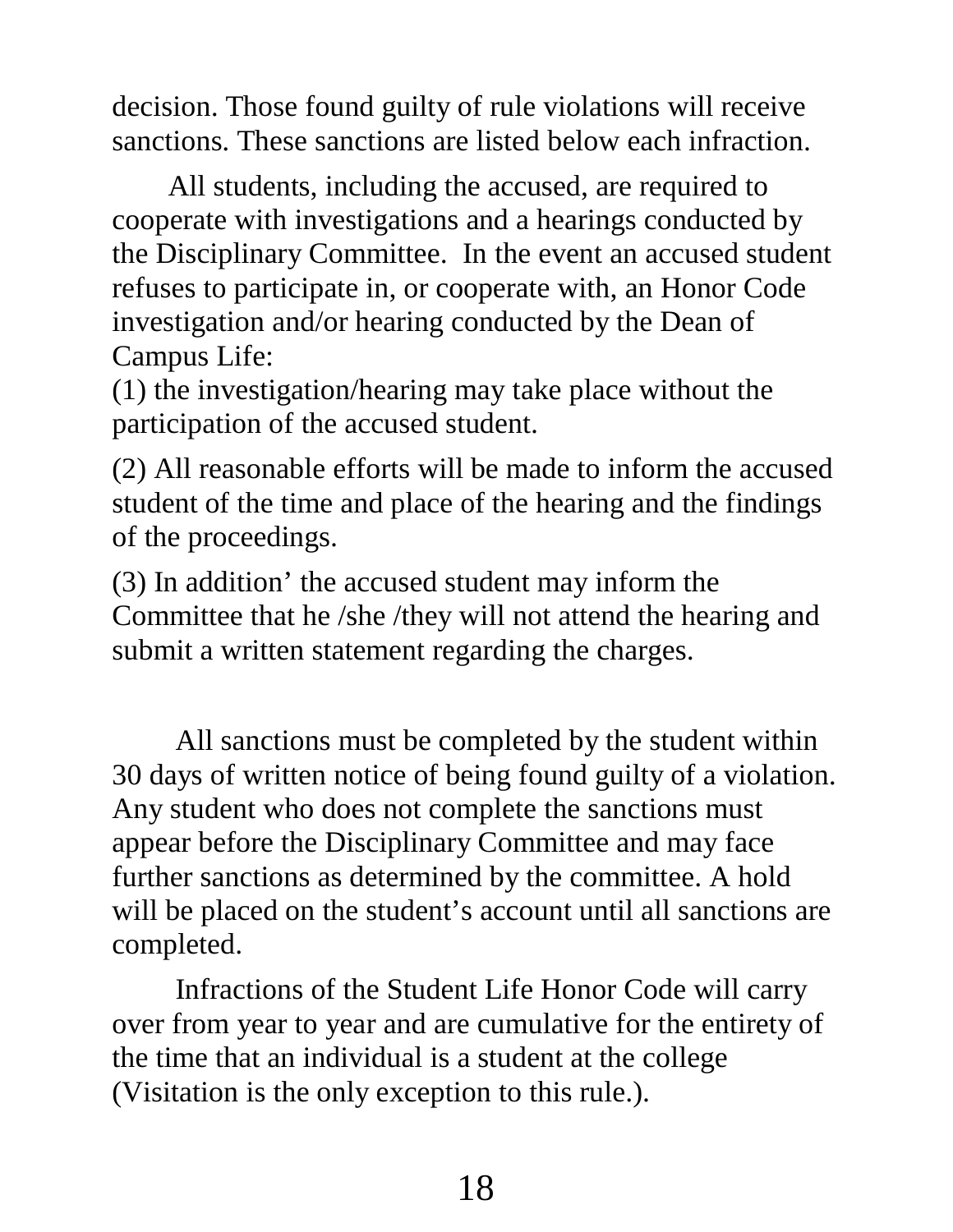The Disciplinary Committee has the authority to change any sanction to fit the severity of the offense as deemed necessary.

## **Disciplinary Appeals Board**

<span id="page-20-0"></span>The Disciplinary Appeals Board serves to provide due process to students who feel the charges against them and/or the actions recommended by the Disciplinary Committee are unjust. The function of the Disciplinary Appeals Board is to review written appeals by the students involved. The Appeals Board has no direct contact with the student, but reviews the student's written appeal, the transcript of the case, and any other pertinent information. The Board then decides whether the appeal should be granted. For an appeal to be granted, three of the five voting members must be in favor. If the Disciplinary Appeals Board grants the appeal, the case is referred to the Disciplinary Supreme Council. If the appeal is not granted, the decision of the Disciplinary Committee remains in force. All appeals must be made in writing 72 hours after written notification of the initial decision.

The Disciplinary Appeals Board consists of faculty, staff, and students. The student membership will consist of two SGA members. The Dean of Campus Life will assign the faculty and staff members each year.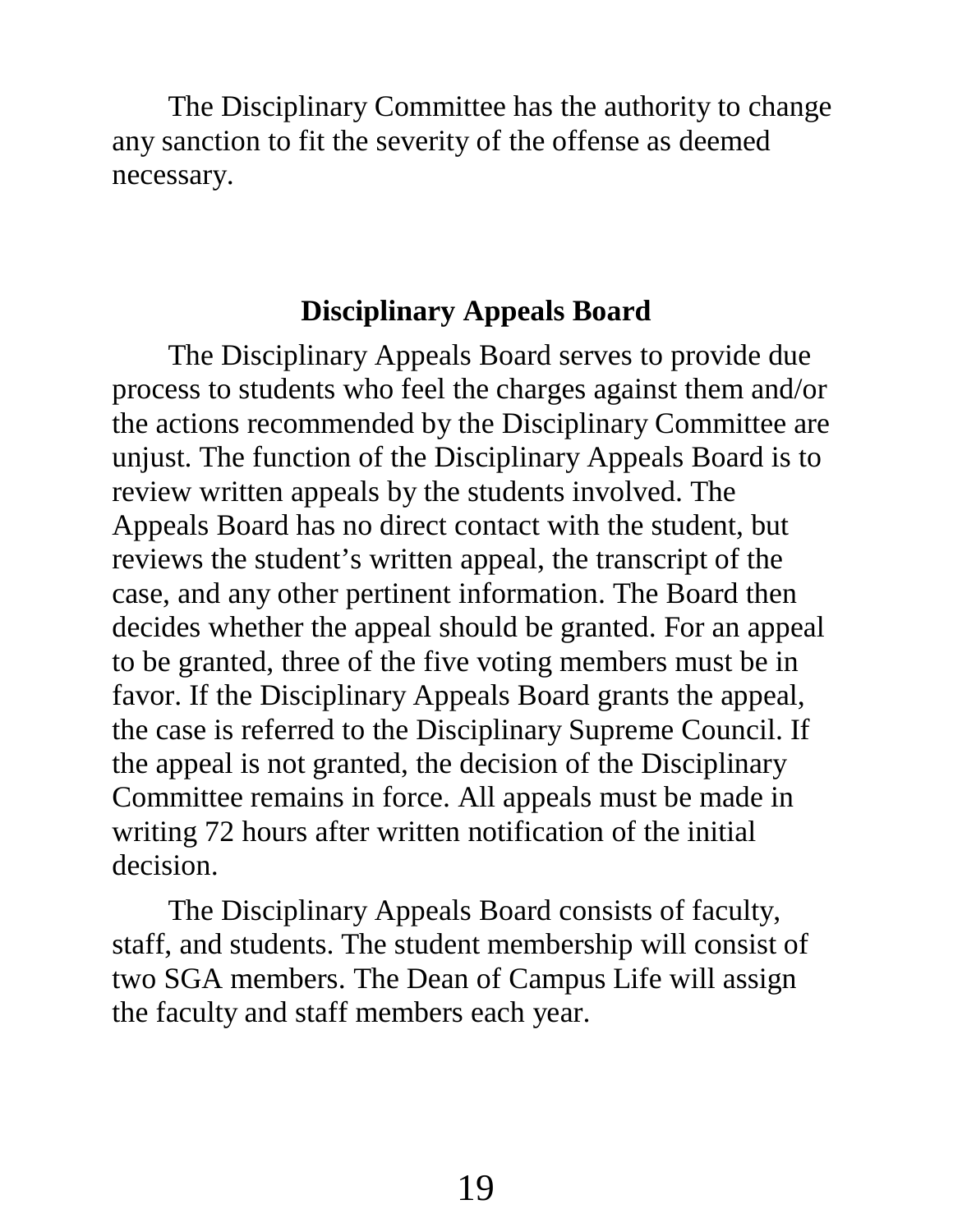## **Disciplinary Supreme Council**

<span id="page-21-0"></span>The Disciplinary Supreme Council serves as the third and final step in the due process procedure. The Disciplinary Supreme Council hears cases recommended by the Disciplinary Appeals Board. The student will have an opportunity to meet in person with the Supreme Council to present their case. The Dean of Campus Life presents the Disciplinary Committees case. The Disciplinary Supreme Council then will deliberate and provide their decision. In the Supreme Council, three of the five voting members must be in favor of the appellant for any previous decision of the Disciplinary Committee to be overruled. In cases where a majority is not in favor of the appellant, former rulings of the Disciplinary Committee will be upheld.

The Disciplinary Supreme Council consists of faculty, staff and students. The student membership will consist of two SGA members. The Dean of Campus Life will assign the faculty and staff members each year.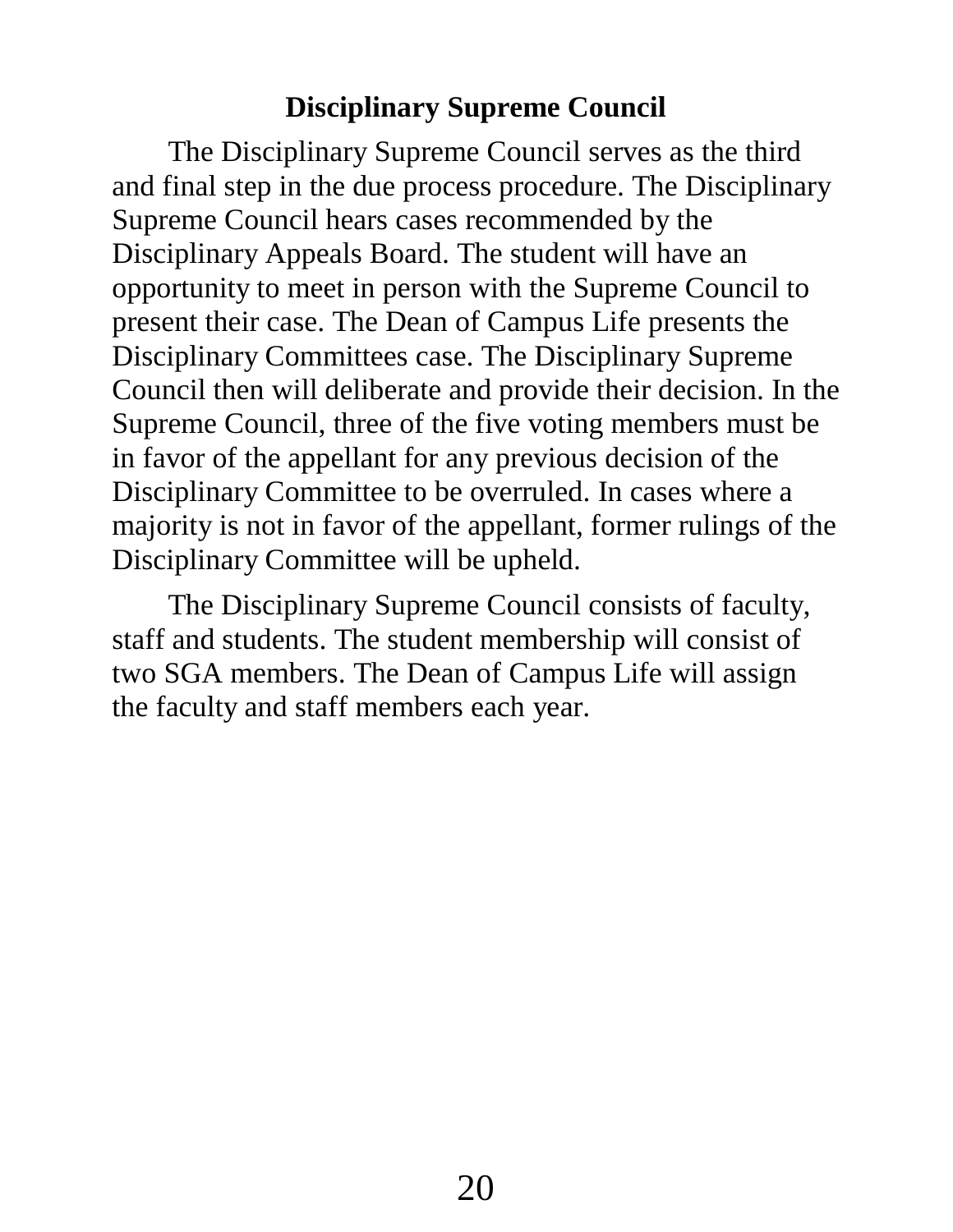<span id="page-22-0"></span>**Alcoholic Beverages***:* The consumption and/or possession of alcohol (including empty containers) is prohibited on the Martin Methodist College campus or any of its facilities, or at any event on or off the campus which is official college business. This includes, but is not limited to, athletic events and/or social gatherings sponsored by the college. College regulations prohibit any student or student organization from allowing its members or guests to violate college policy concerning alcoholic beverages. No organization may plan or have an official college activity on campus that includes the use of alcoholic beverages. If alcohol (including but not limited to empty containers) is found in a common area of a residence hall room or apartment, everyone in that room or apartment is subject to disciplinary action.

Sanction for Alcohol Offenses:

**First Offense:** \$250 fine and 15 hours of campus service. These items must be completed within thirty days after official notification.

S**econd Offense:** \$500 fine, 50 hours of campus service, and completion of an alcohol rehabilitation program at the student's expense. These items must be completed within thirty days after official notification. The student is required to meet with the Dean of Campus Life.

**Third Offense:** Suspension for two full semesters, not including the current semester.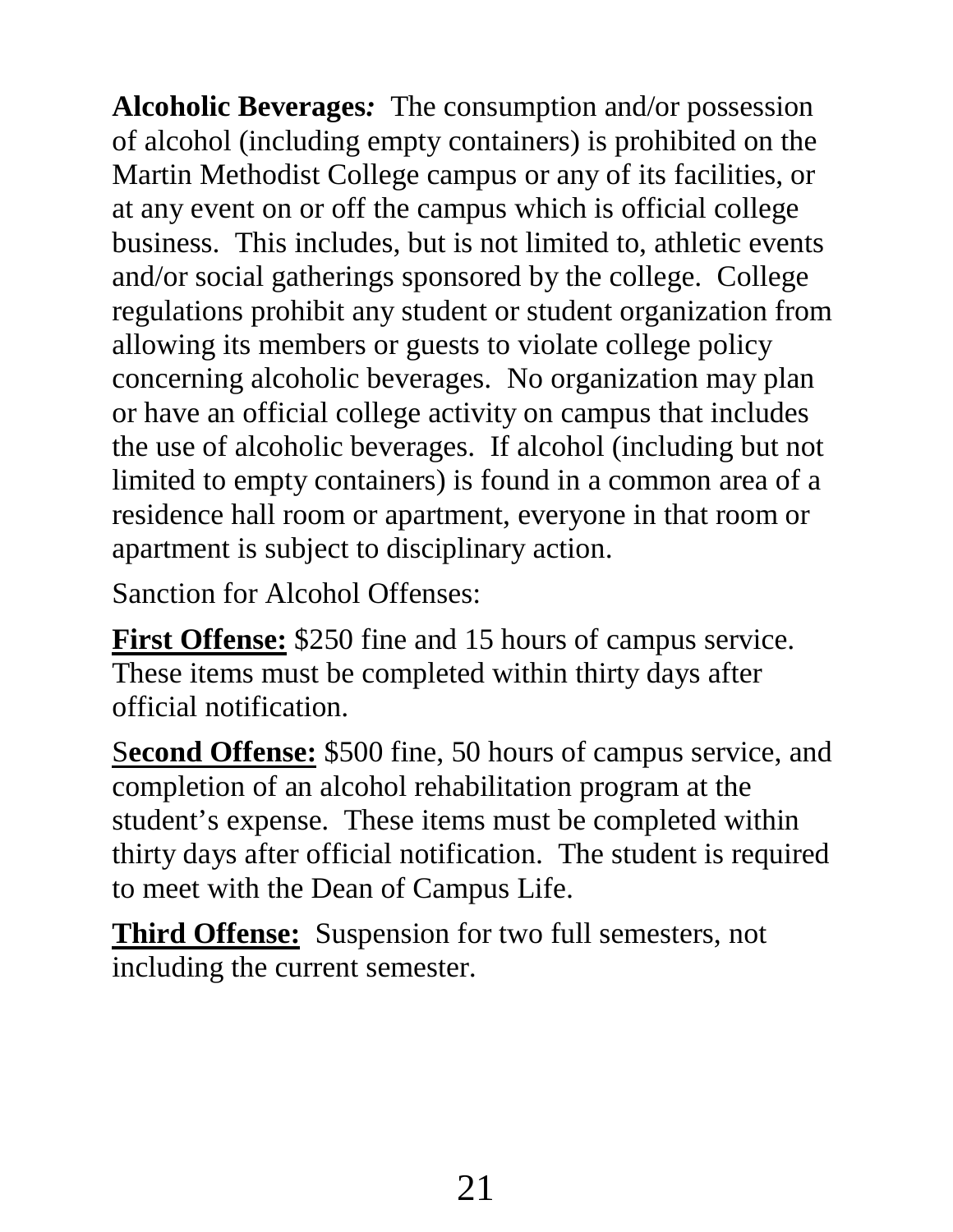<span id="page-23-0"></span>**Drugs:** Possession by any student of illegal stimulants, depressants, narcotics, or hallucinogenic drugs, except on a physician's or dentist's prescription, is prohibited. The selling, bartering, exchanging, and giving away of such illegal drugs to any person is prohibited. Prescription drugs are to be used only by the person whose name is on the prescription label. If illegal drugs are found in a common area of a residence hall room or apartment, everyone in that room or apartment is subject to disciplinary action.

**In Addition:** If a visitor to a residence hall room or apartment is found to have illegal drugs in their possession, the student occupant sponsoring that visitor will lose the privilege of living on campus. If that visitor is a Martin student the sanction below will apply to that student and the host student.

If the school becomes aware that you have been convicted of possessing or selling illegal drugs while enrolled at MMC you can either be suspended or expelled.

**Sanction for Drug Offenses:** All drug offenses are to be heard by the Disciplinary Committee. Sanctions can vary depending on the level of the offense and are at the discretion of the Disciplinary Committee. Depending on the severity of the offense, suspension or expulsion is possible. Law enforcement will be notified.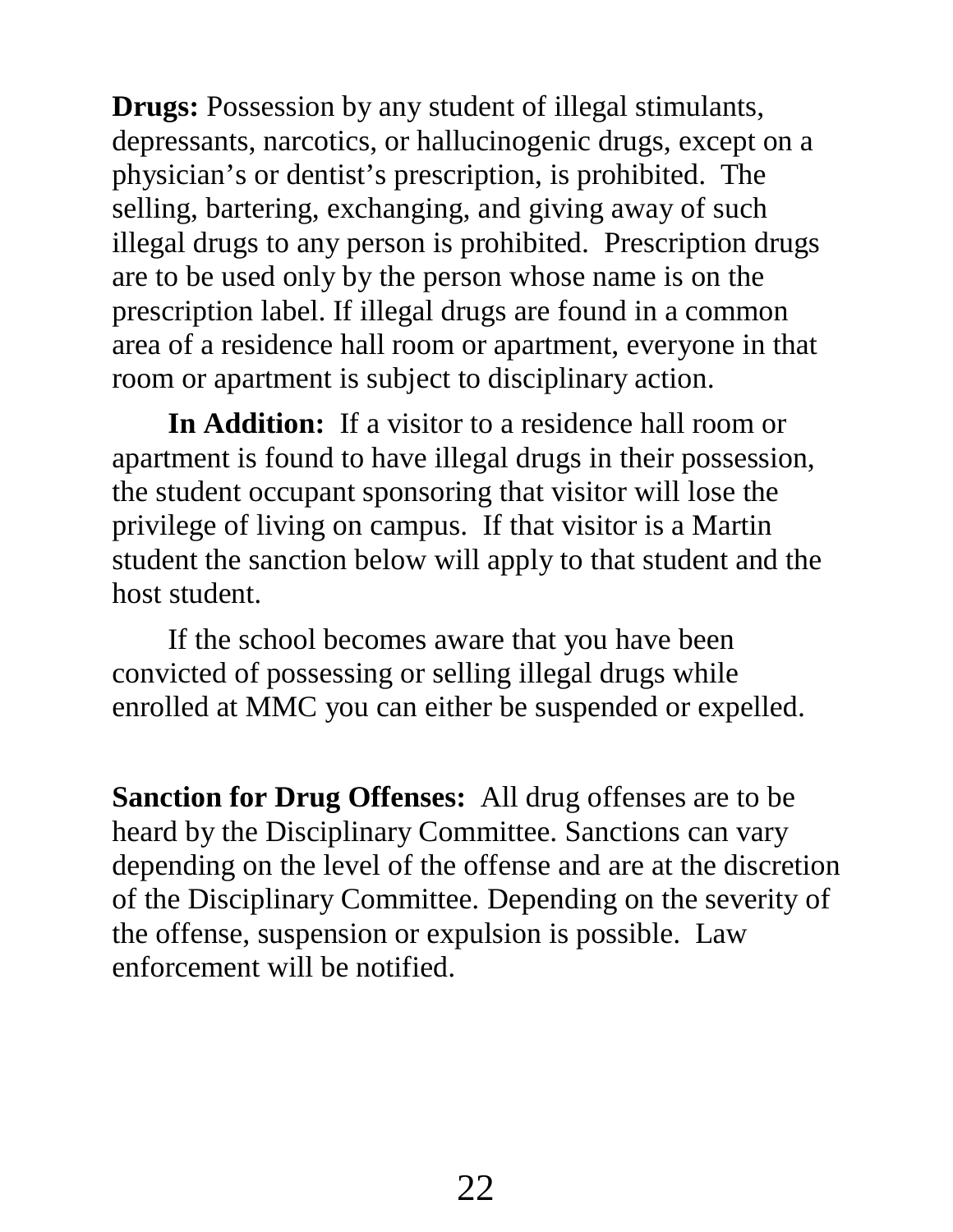<span id="page-24-0"></span>**Drug Paraphernalia:** Drug paraphernalia is prohibited on campus. Possession of drug paraphernalia will result in the following.

**Sanction:** All drug paraphernalia offenses are to be heard by the Disciplinary Committee. Sanctions can vary depending on the level of the offense and are at the discretion of the Disciplinary Committee. Depending on the severity of the offense, suspension or expulsion is possible.

<span id="page-24-1"></span>**Sexual Harassment**: It is the policy of Martin Methodist College that no member of the MMC community – students, faculty, administrators, staff, or third parties – may sexually harass any other member of the community. Sexual harassment is any unwelcome conduct of a sexual nature including sexual advances, requests for sexual favors, and other verbal, nonverbal or physical conduct of a sexual nature when:

- 1. submission to such conduct is made either explicitly or implicitly a term or condition of an individual's employment or academic advancement;
- 2. submission to or rejection of such conduct by an individual is used as the basis for employment or academic decisions affecting such individual;
- 3. or such conduct has the purpose or effect of unreasonably interfering with an individual's work or academic performance or creating an intimidating, hostile, or offensive working or learning environment.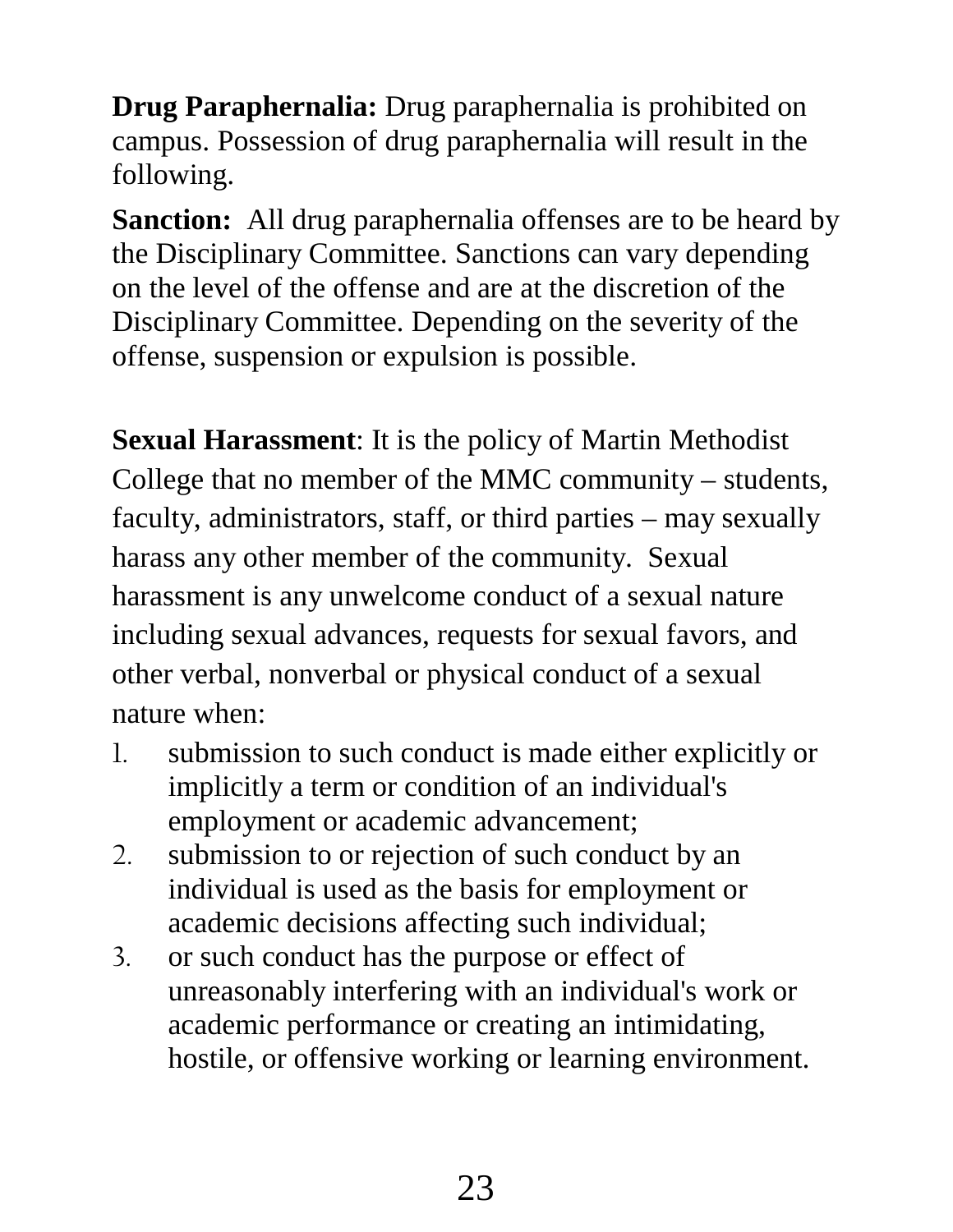It is the policy of Martin Methodist College to comply with the Title IX of the Education Amendments of 1972. Title IX prohibits retaliation for asserting or otherwise participating in claims of sex discrimination.

Individuals who believe they have been sexually harassed are encouraged to report it promptly, to the Dean of Campus Life, and make an informal or formal complaint. The right to confidentially will be respected in both informal and formal procedures. If a student is found to make a false accusation of sexual harassment, then that student will be referred for counseling.

In campus disciplinary cases both the accuser and the accused are entitled to the same opportunities to have others present during a disciplinary proceeding and the victim will be informed of any sanctions imposed against the accused.

An individual found to be guilty of sexual harassment, after a thorough investigation, is subject to disciplinary actions for violations of this policy. Sanctions may include suspension or expulsion from the college.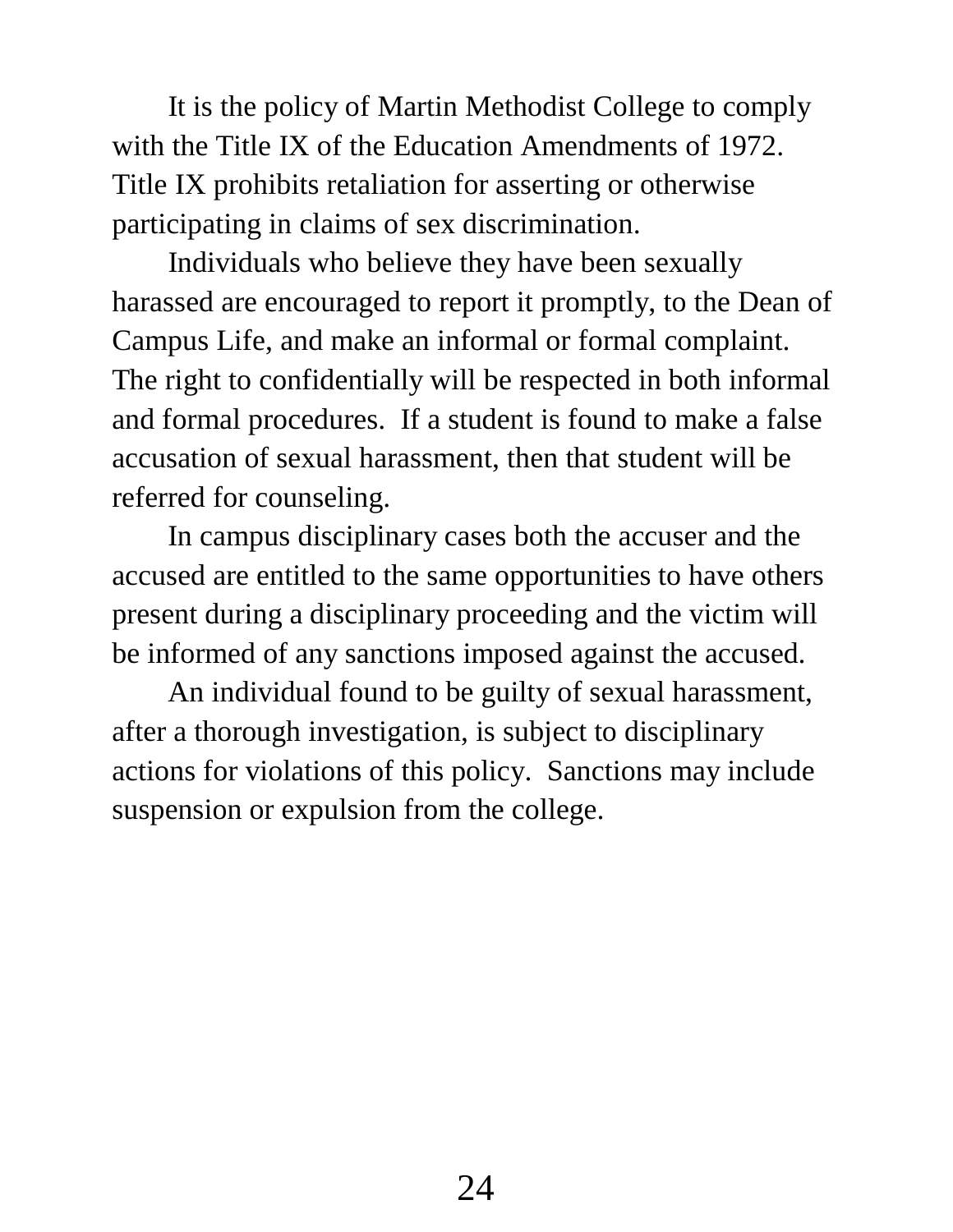<span id="page-26-0"></span>**Electronic Device Policy***:* Martin Methodist College Students are expected to uphold high standards of personal integrity while using camera phones and other electronic recording devices. The college strictly prohibits the use of camera phones and other recording devices in any manner which violates or compromises the core values of the college. Martin Methodist College follows the two party rule, meaning that no person shall record another without their knowledge and consent.

**Sanction:** All offenses of the electronic devices policy must be heard by the Disciplinary Committee.

<span id="page-26-1"></span>**Defamation of Character:** Defamation is defined as any intentional false communication, either written or spoken, that harms a person's reputation; decreases the respect, regard, or confidence in which a person is held, or induces disparaging, hostile, or disagreeable opinions of feelings against a person.

**Sanction**: All offenses of defamation of character must be heard by the Disciplinary Committee.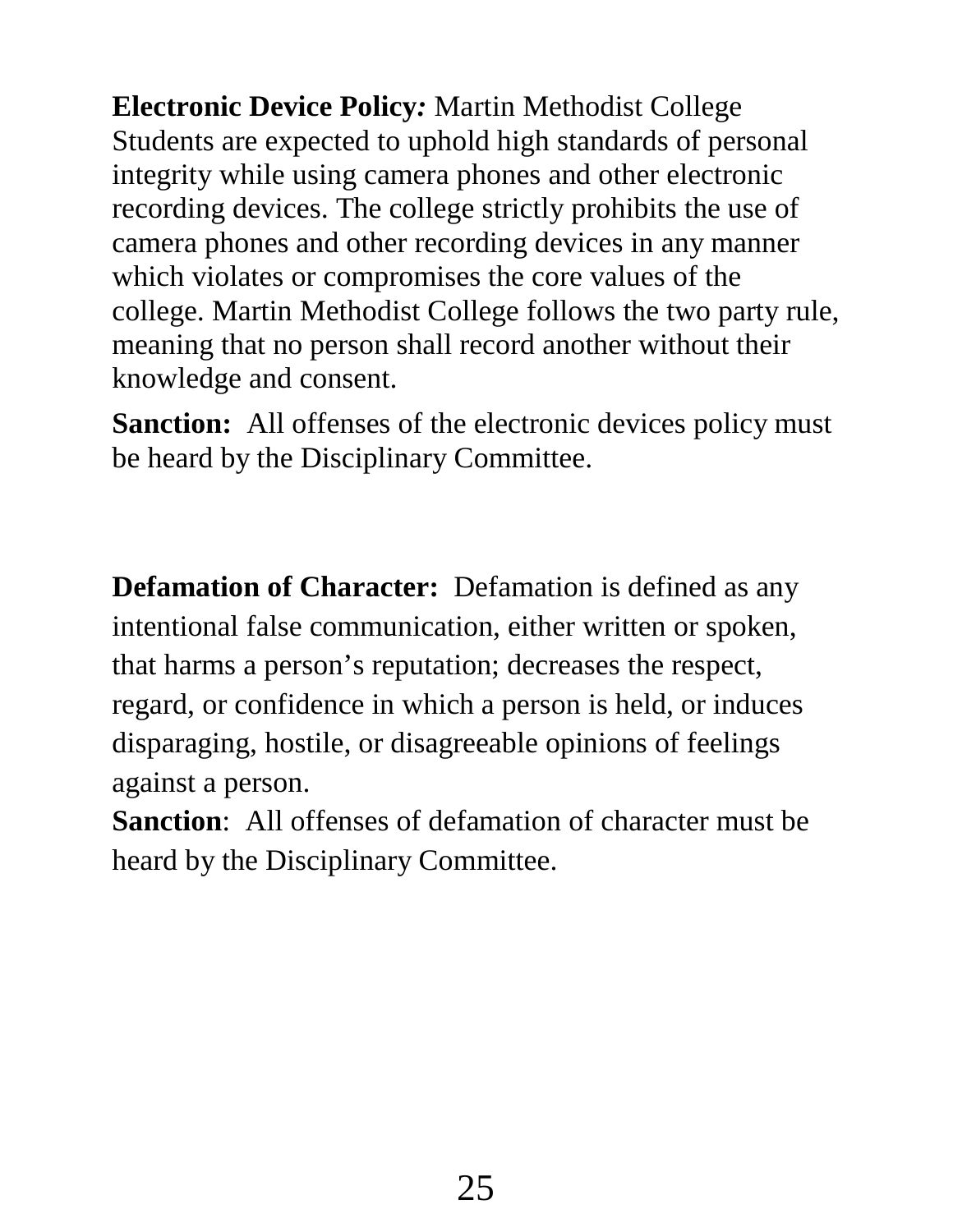<span id="page-27-0"></span>**Weapons***:* Firearms or weapons of any type are prohibited on campus and are not authorized to be in the possession of students or in their residential hall rooms. Bringing firearms on school property is in violation of state law. Any object that is used in a manner in which someone **could be injured is considered a weapon.**

**Sanction:** All weapons offenses are to be heard by the Disciplinary Committee. Sanctions can vary depending on the level of the offense and are at the discretion of the Disciplinary Committee. Depending on the severity of the offense, suspension or expulsion is possible. Law enforcement will be notified.

<span id="page-27-1"></span>**Arson***:* Arson is a violation of state law.

**Sanction:** Expulsion from school. A report will be filed with the legal authorities and the student will be responsible for the cost of repairing any damages.

<span id="page-27-2"></span>**Theft***:* Taking or removal of college, public, or private property (including textbooks) is prohibited.

**Sanction:** All theft offenses are to be heard by the Disciplinary Committee. Sanctions can vary depending on the level of the offense and are at the discretion of the Disciplinary Committee. Depending on the severity of the offense, suspension or expulsion is possible.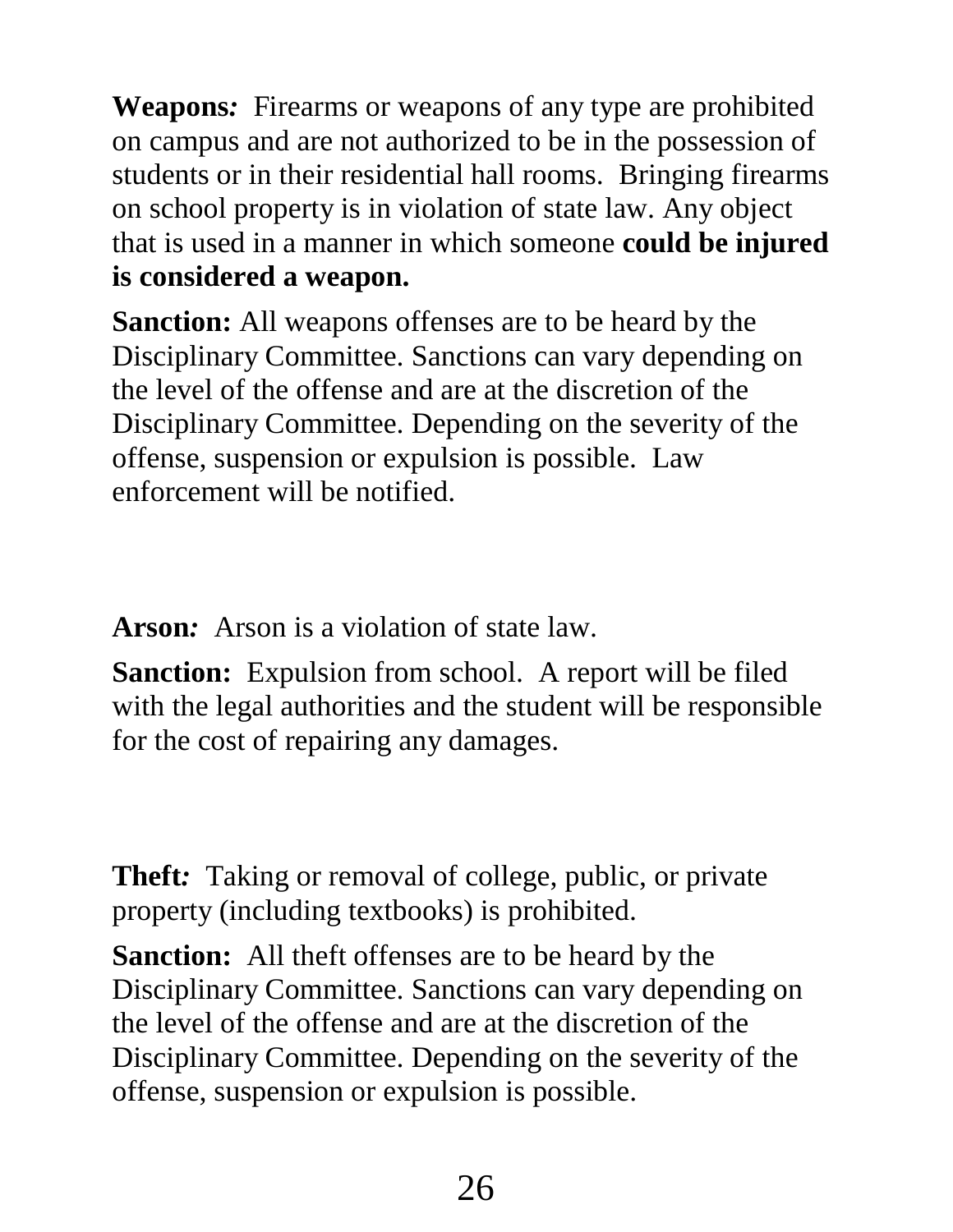<span id="page-28-0"></span>**Safety and Security Violations***:* Disabling or damaging any fire or safety equipment (including but not limited to the security camera system, smoke detectors, lights in hallway and fire extinguishers) is prohibited.

**Sanction:** All safety and security violations offenses are to be heard by the Disciplinary Committee. Sanctions can vary depending on the level of the offense and are at the discretion of the Disciplinary Committee. Depending on the severity of the offense, suspension or expulsion is possible.

<span id="page-28-1"></span>**Destruction of Property***:* The defacing or destruction of public or private property is prohibited.

Sanction:

First Offense: Depending on the severity, appropriate fines will be applied, plus the cost to replace whatever has been damaged or broken. All destruction of property offenses are to be heard by the Disciplinary Committee. Sanctions can vary depending on the level of the offense and are at the discretion of the Disciplinary Committee. Depending on the severity of the offense, suspension or expulsion is possible. This must be completed within thirty days after official notification. The student may lose the privilege of living on campus.

Second Offense: Expulsion.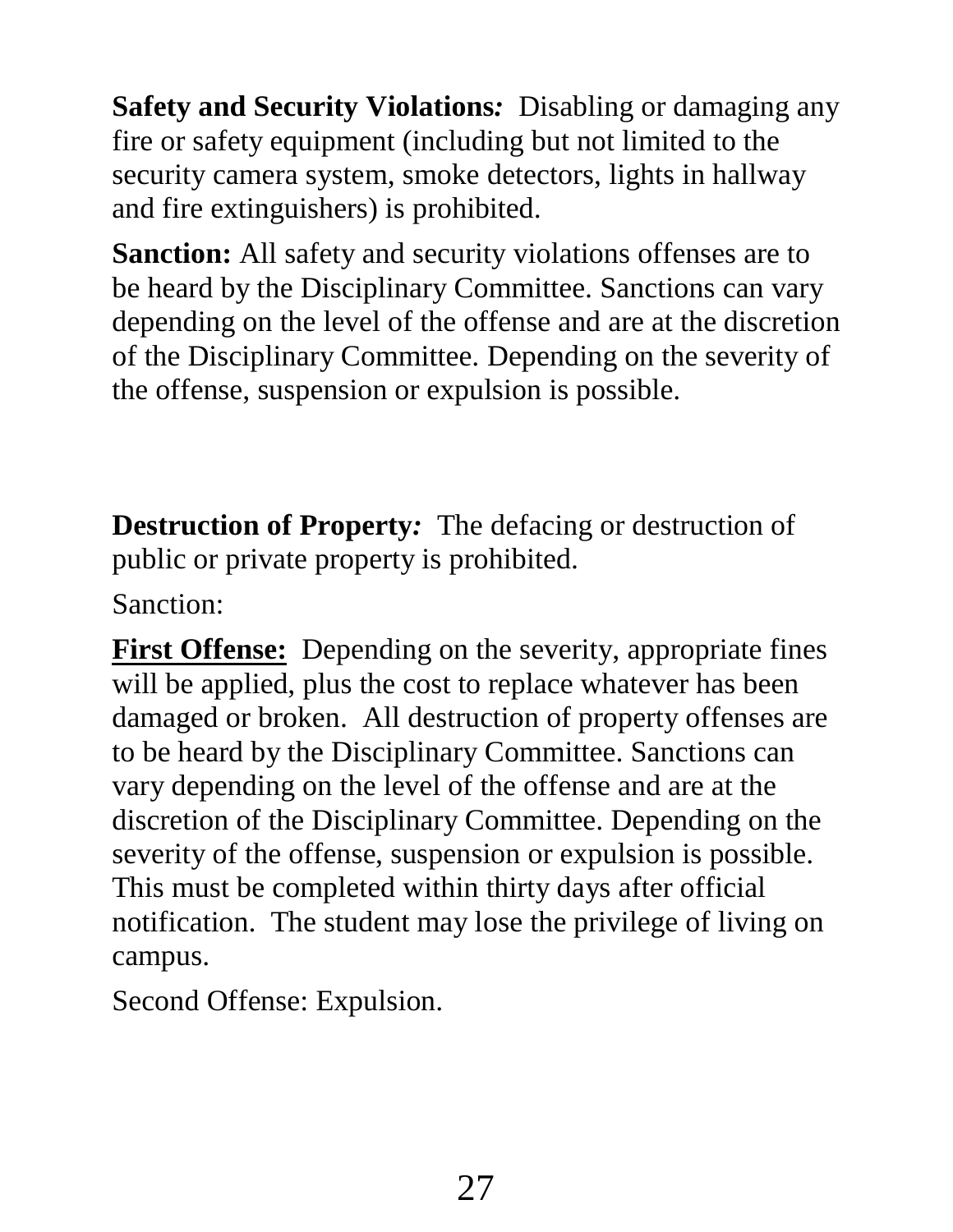<span id="page-29-0"></span>**Physical Abuse***:* Fighting and/or inflicting physical abuse on any person is prohibited.

**Sanction:** All physical abuse offenses are to be heard by the Disciplinary Committee. Sanctions can vary depending on the level of the offense and are at the discretion of the Disciplinary Committee. Depending on the severity of the offense, suspension or expulsion is possible.

<span id="page-29-1"></span>**Fireworks***:* Possession and or use of fireworks or explosives on campus is prohibited.

**Sanction:** All fireworks offenses are to be heard by the Disciplinary Committee. Sanctions can vary depending on the level of the offense and are at the discretion of the Disciplinary Committee. Depending on the severity of the offense, suspension or expulsion is possible. The student will be responsible for the cost of repairing any damages.

<span id="page-29-2"></span>**Trespassing:** Unauthorized entry into a college building or motor vehicle is prohibited.

**Sanction:** All trespassing offenses are to be heard by the Disciplinary Committee. Sanctions can vary depending on the level of the offense and are at the discretion of the Disciplinary Committee. Depending on the severity of the offense, suspension or expulsion is possible.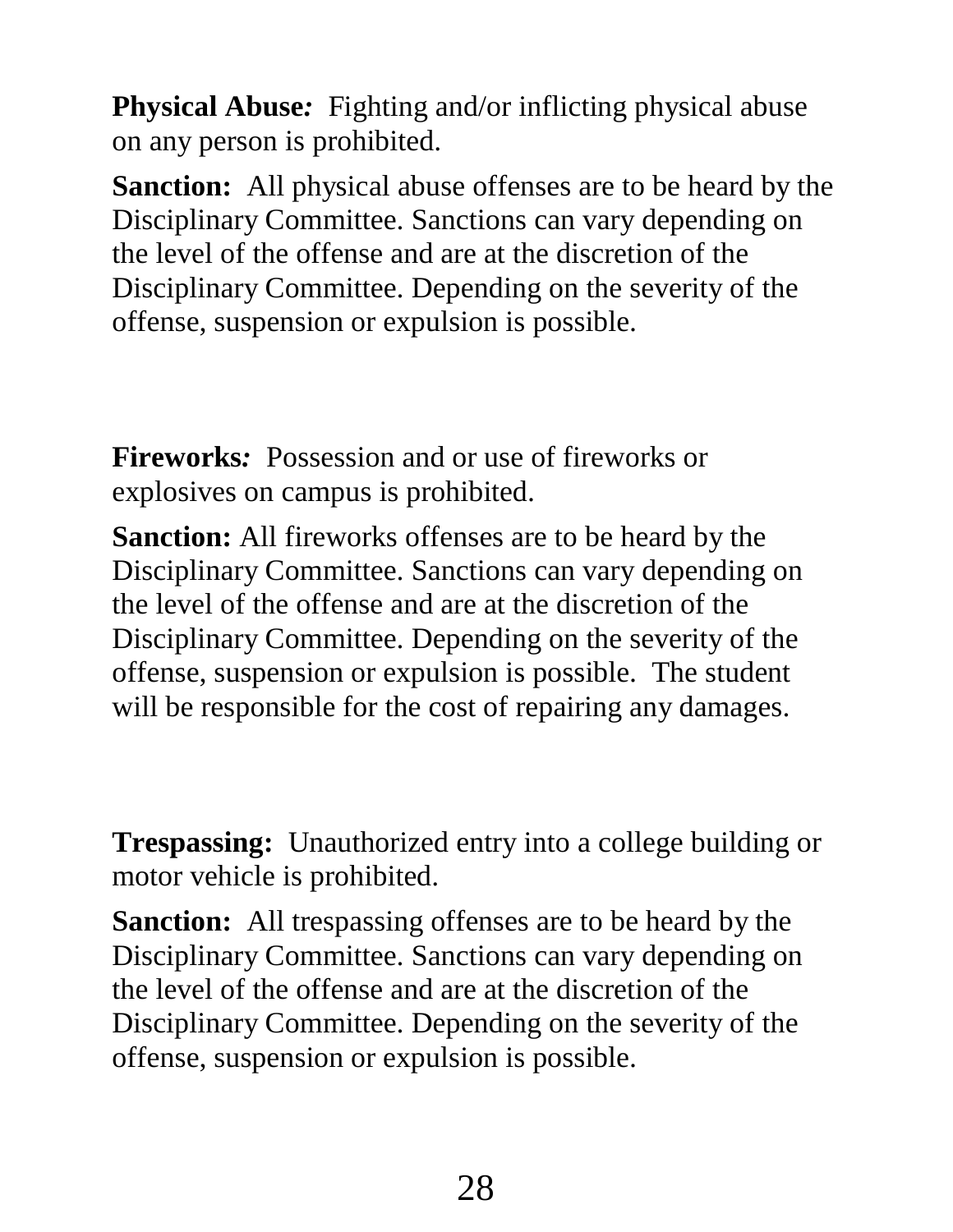<span id="page-30-0"></span>**Forgery, Alteration, or Misuse:** Forgery or alteration of Martin Methodist College documents or records is prohibited.

**Sanction:** Suspension or expulsion

<span id="page-30-1"></span>**Disorderly Conduct***:* Conduct of a disorderly nature to include (but not limited to) screaming at, cursing at, threatening another person or disregarding the rules set forth in the Student Life Honor Code is prohibited.

**Sanction:** All disorderly conduct offenses are to be heard by the Disciplinary Committee. Sanctions can vary depending on the level of the offense and are at the discretion of the Disciplinary Committee. Depending on the severity of the offense, suspension or expulsion is possible.

<span id="page-30-2"></span>**Smoking, Tobacco Products***:* Martin Methodist College is a tobacco free campus. Smoking or using tobacco products (such as chewing tobacco) is prohibited.

Sanction:

**First Offense:** 5 hours of community service.

**Subsequent Offenses:** 10 hours of community service for each offense.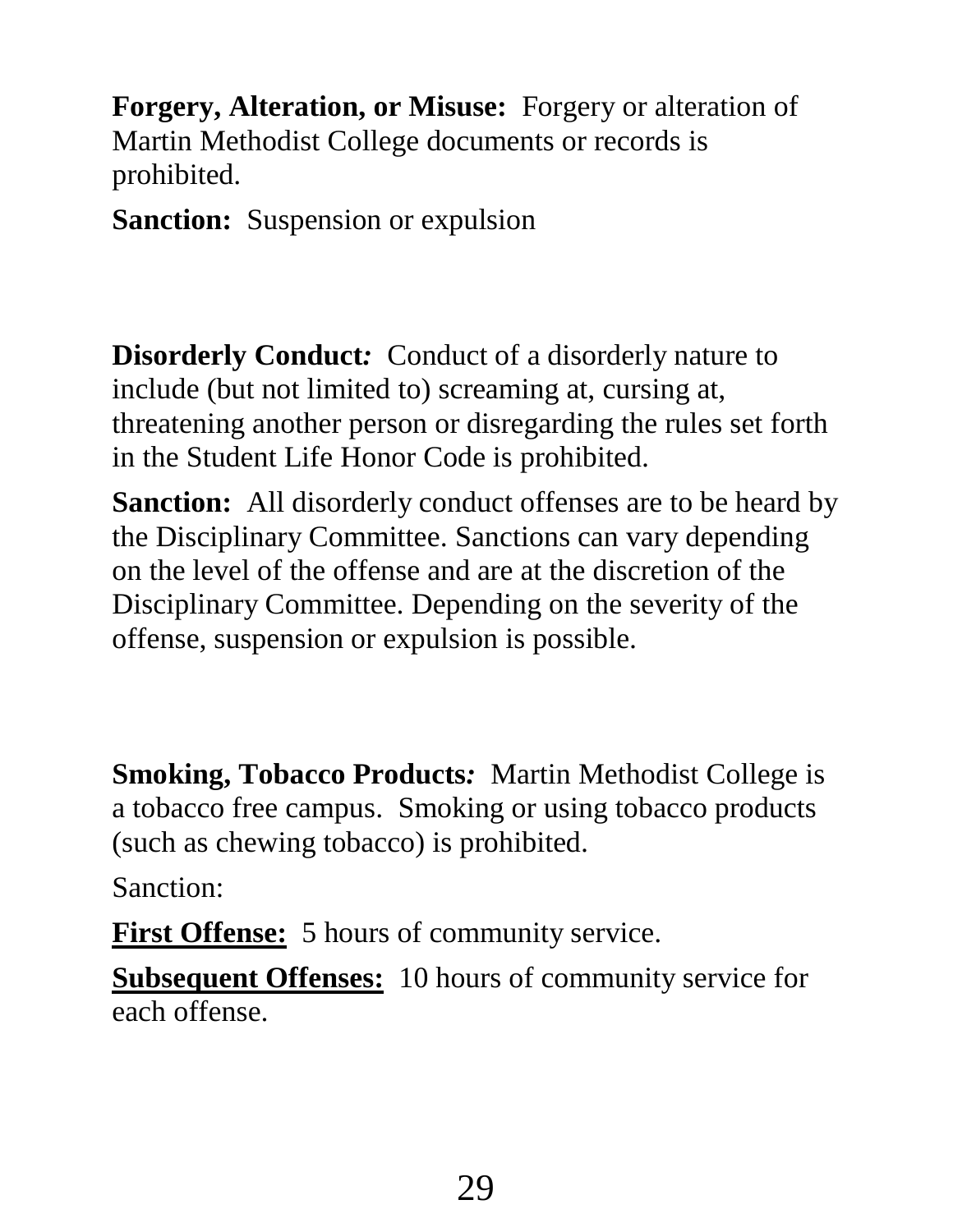<span id="page-31-0"></span>**Unlawful Assembly***:* Violent protests or similar activities that disrupt the normal operation of the college are prohibited. Disruptive actions include, but are not limited to, the following: the support of an activity through unlawful means; interference with accepted functions of the college; unauthorized occupancy of college facilities or blocking access to or from such areas; infringing on the rights of students, faculty, staff, or authorized persons to gain access to any college facility.

**Sanction:** Suspension for the remainder of the semester.

<span id="page-31-1"></span>**Compliance with Laws***:* All students are expected to comply with federal, state, and local laws. When a student is convicted of such a violation and the circumstances indicate that the student's continued presence on campus creates a clear and present danger of serious physical or mental harm to the student, the members of the college community, or the educational process of the college, the college may impose sanctions including suspension or expulsion. A student who has been accused of a criminal offense the nature of which constitutes a clear and present likelihood of a serious danger to the student, the other members of the college community, or the educational process of the college, may have imposed by the Dean of Campus Life a temporary sanction, including suspension. Such temporary sanctions may exist and be enforced only until such time as the properly constituted authority has made final disposition of the case. If the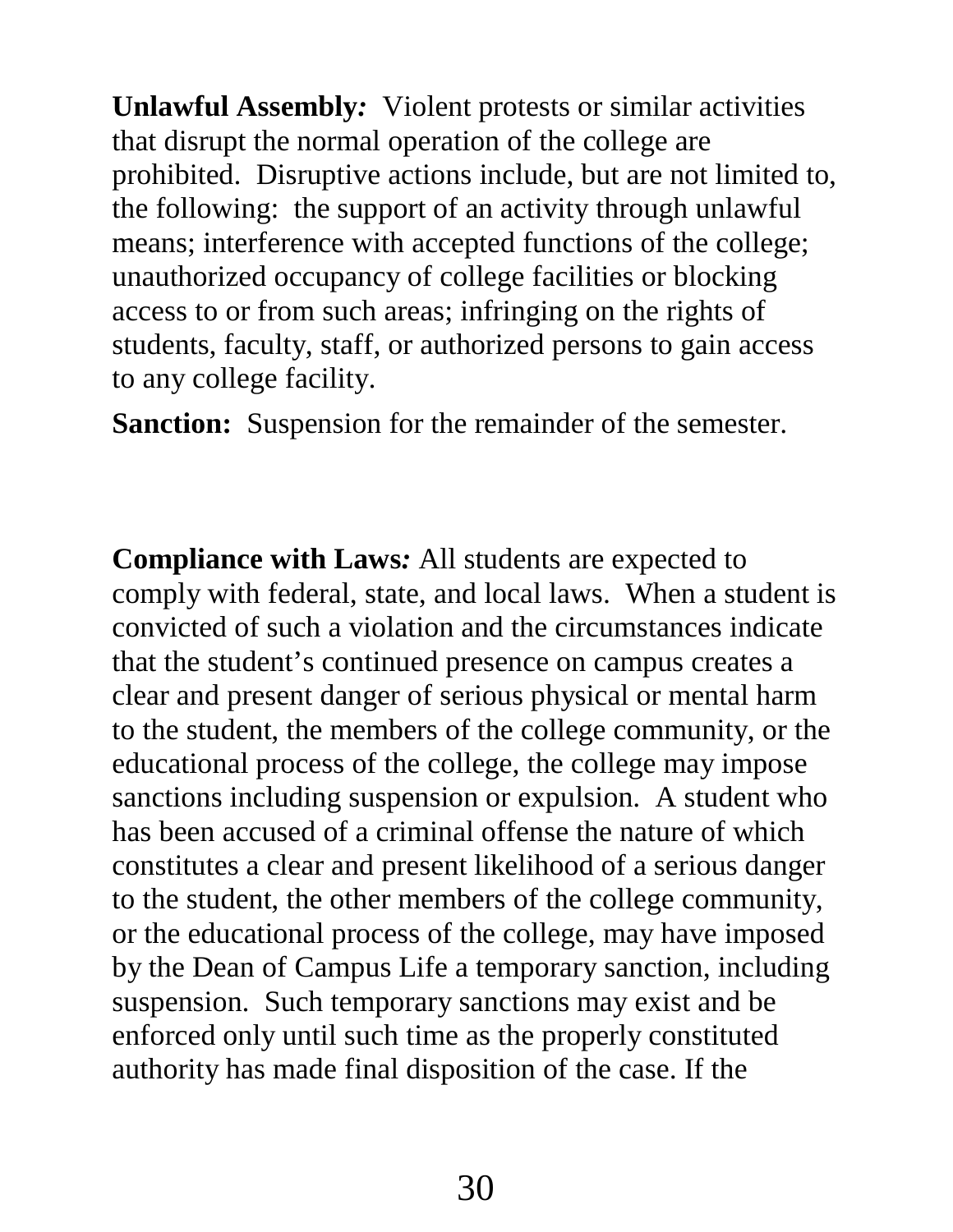student is convicted and put on probation, the student will be suspended for the duration of the probation.

<span id="page-32-0"></span>**Disrespect:** Showing rudeness and disrespect towards faculty and staff (including Residential Life Staff) is prohibited. If a college employee feels a student has been disrespectful, the student may be turned in to the Dean of Campus Life.

**Sanction:** All offenses of disrespect are to be heard by the Disciplinary Committee. Sanctions can vary depending on the level of the offense and are at the discretion of the Disciplinary Committee. Depending on the severity of the offense, suspension or expulsion is possible.

<span id="page-32-1"></span>**Personal Conduct***:* Indecent exposure, nakedness, showing pornographic films in public view, unlawful assembly, and offensive language or behavior is prohibited.

**Sanction:** All personal conduct offenses are to be heard by the Disciplinary Committee. Sanctions can vary depending on the level of the offense and are at the discretion of the Disciplinary Committee. Depending on the severity of the offense, suspension or expulsion is possible.

<span id="page-32-2"></span>**Identification***:* No student shall fail to identify himself or herself to any properly identified administrator, faculty, or staff person while that person is in the performance of official duties.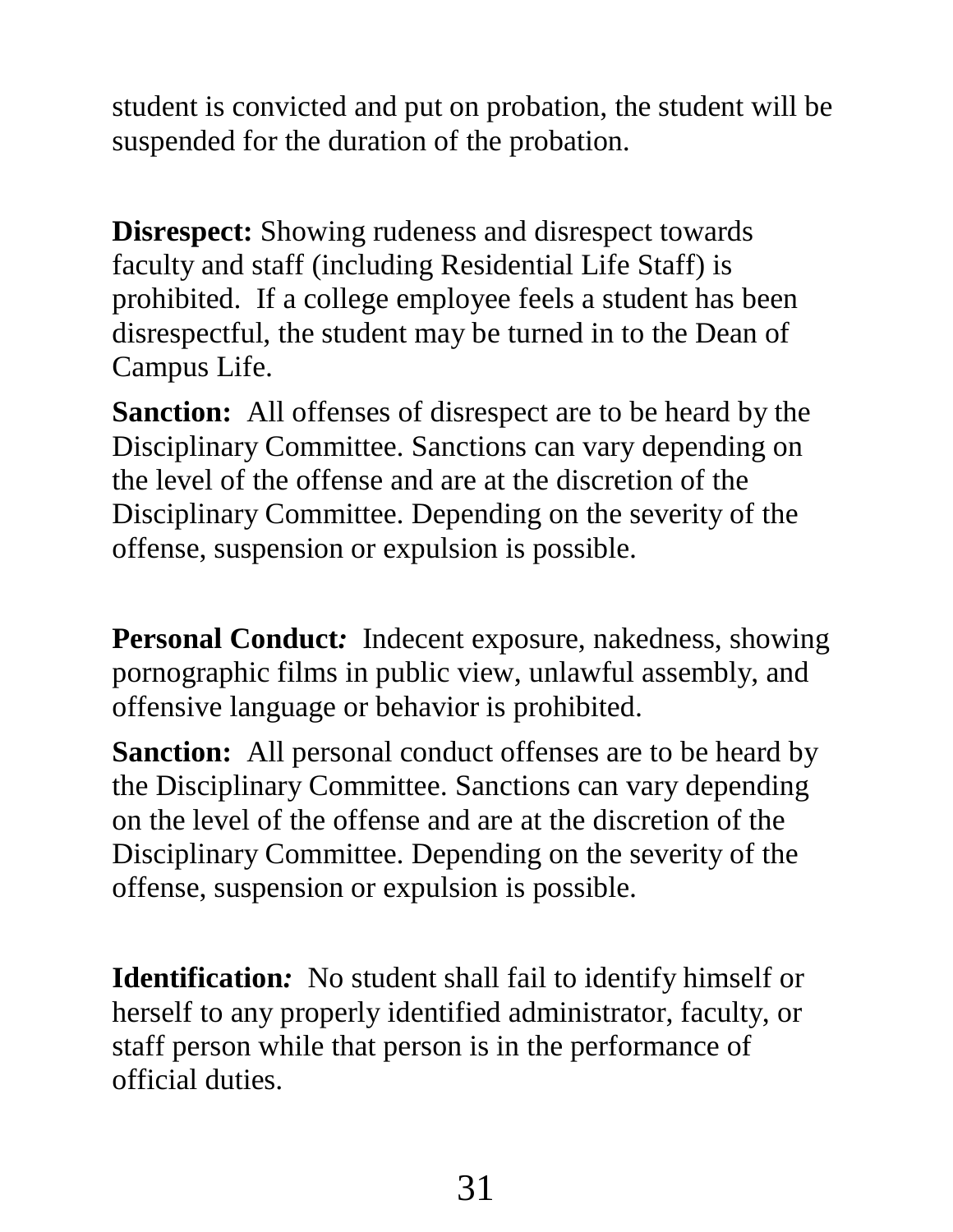**Sanction:** All identification offenses are to be heard by the Disciplinary Committee. Sanctions can vary depending on the level of the offense and are at the discretion of the Disciplinary Committee. Depending on the severity of the offense, suspension or expulsion is possible.

<span id="page-33-0"></span>**Computing Conduct***:* Violation of the standards for ethical and legal usage of campus computers, campus resources or campus networks will result in one of the following sanctions.

**Sanction:** Range from a warning to restrictions, suspension, and notification of the legal authorities. All code of computing practice offenses are to be heard by the Disciplinary Committee. Sanctions can vary depending on the level of the offense and are at the discretion of the Disciplinary Committee. Depending on the severity of the offense, suspension or expulsion is possible.

<span id="page-33-1"></span>**Financial Obligations***:* Students are expected to promptly pay all college financial obligations. Failure to meet these financial obligations on time may result in not being allowed to register, graduate, or receive a transcript of credits until all accounts are settled. All students must be registered before being admitted to classes.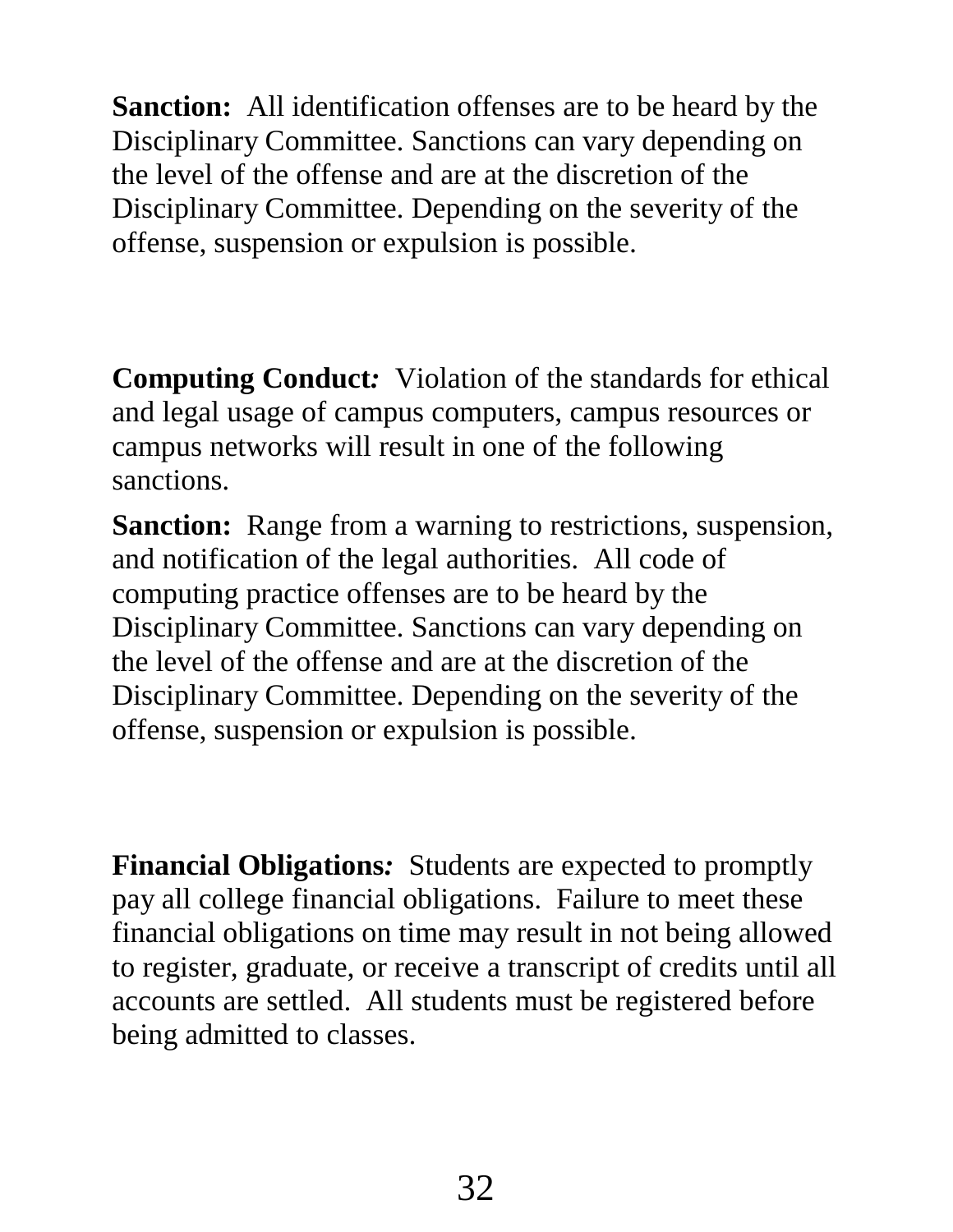# **Campus Housing Regulations**:

<span id="page-34-0"></span>The possession of and burning of candles and incense is prohibited in campus housing due to the threat of fire. Any open flame is strictly prohibited.

Campus housing keys may not be duplicated or loaned to other persons.

All of your belongings should be in your room or apartment, not found in the hallways or breezeways.

No pets are allowed in campus housing, or any other college facility.

Students are not allowed to bring personal beds (to include waterbeds) into or around campus housing.

No playing sports in campus housing.

The outside door of all student apartments/residential halls must be locked at all times. All students in an apartment suite or residential room are responsible for their door. Manipulating a door or the components of a door in any way that results in the inability of the door to lock will result in a fine. This includes outside doors and individual room. The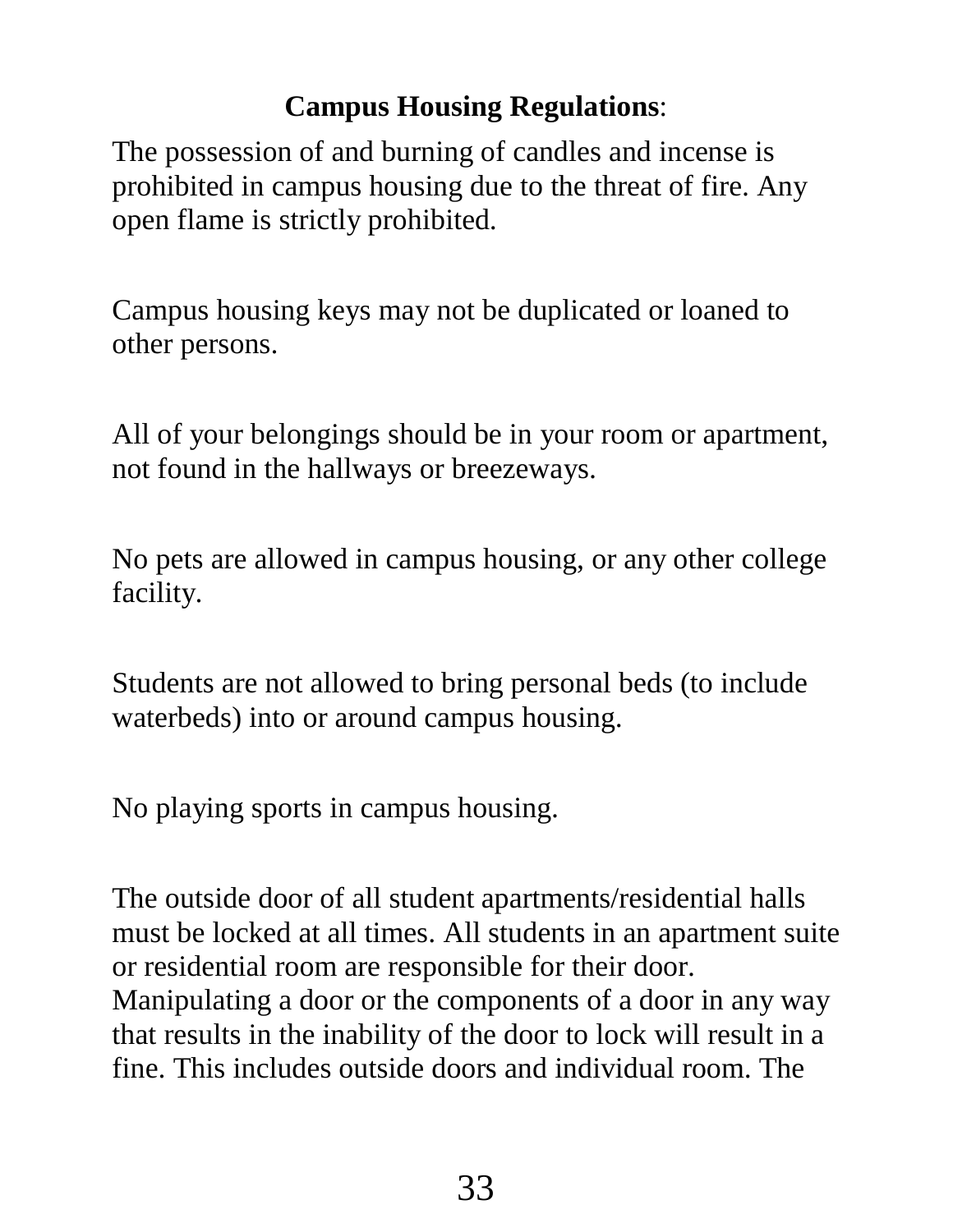student can also lose their right to live in campus housing if this behavior continues.

Screens are not to be removed from the windows.

Follow the regulations given by Director of Residential Life regarding what you are allowed to have in your room or apartment.

No lobby, suite, or room furniture is to be removed from its assigned place. Anyone who moves furniture or equipment from its assigned place and/or has such items in his/her room or possession will be fined. Students who do not have the same furniture in their room upon checkout as they had on check-in will be charged for replacement of all missing items.

## Sanction:

**First Offense:** \$50 fine and removal of contraband if applicable.

**Second Offense:** \$75 fine and removal of contraband if applicable.

**Third Offense:** \$100 fine and removal of contraband if applicable, and probation for the remainder of the semester.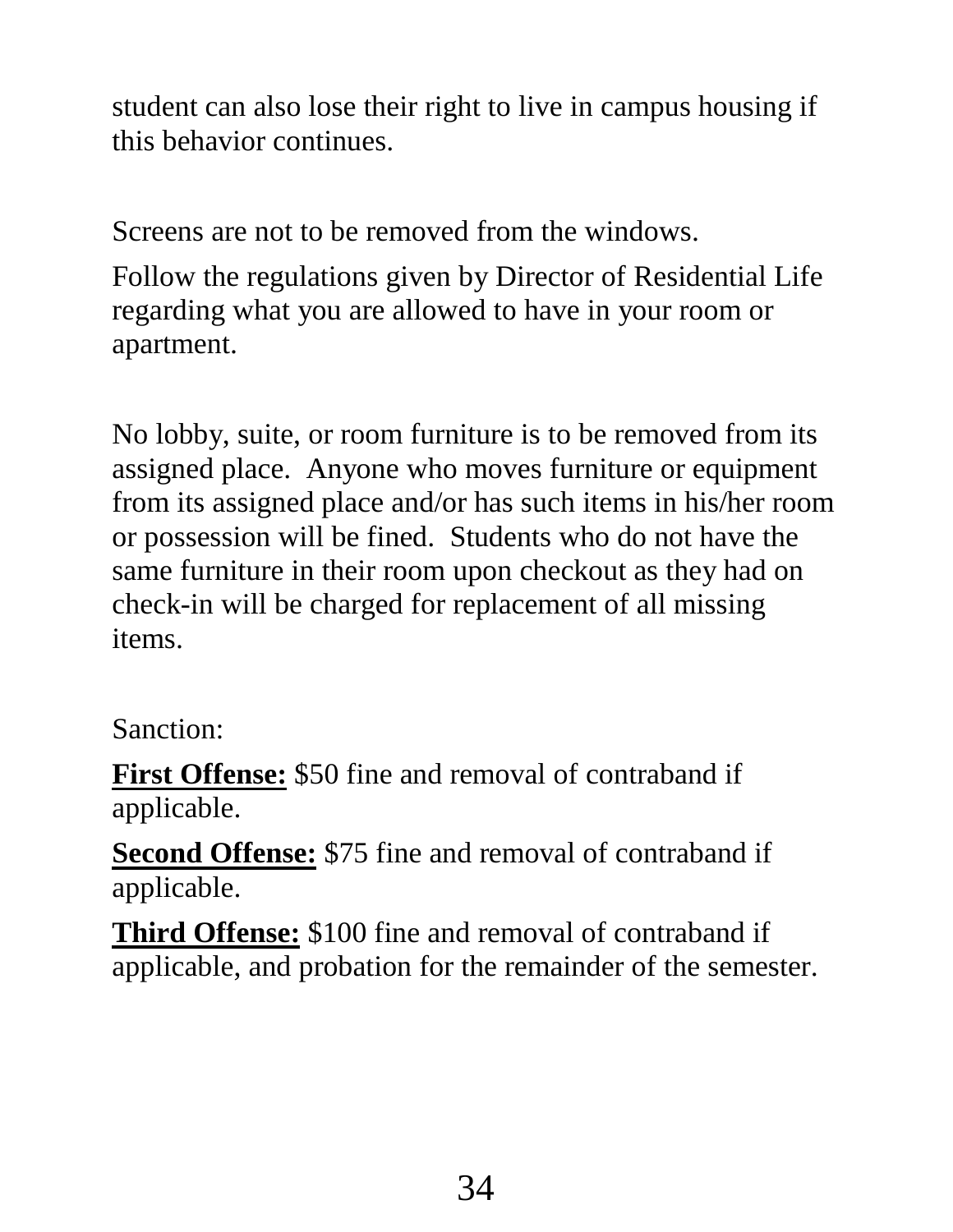<span id="page-36-0"></span>**Check Out Procedures***:* All students are expected to move out of campus housing 24 hours after their final exams unless they are involved in the graduation ceremony or official college functions. Students in campus housing after closing may face additional fines.

**Sanction:** Failure to follow the prescribed check out procedures will result in the loss of your security deposit and possible fines. An additional \$50 fine will be assessed for improperly checking out. Each student who is present or who has constructive possession of a room without authorization will additionally be charged \$50 for each day.

<span id="page-36-1"></span>**Health and Safety Inspection***:* Periodic health and safety inspections are to be conducted by the Resident Directors and Resident Assistants. Students are requested to be in attendance during the inspections. Refrigerators and closets will be checked. The purpose of room inspection is to check for health and safety problems, adherence to campus safety regulations, and property damage. Residents will be notified by a notice posted on the residence hall front door or in the apartment complex of the date for the housing inspections.

Students who fail to pass the regularly scheduled inspection for cleanliness shall receive a warning from the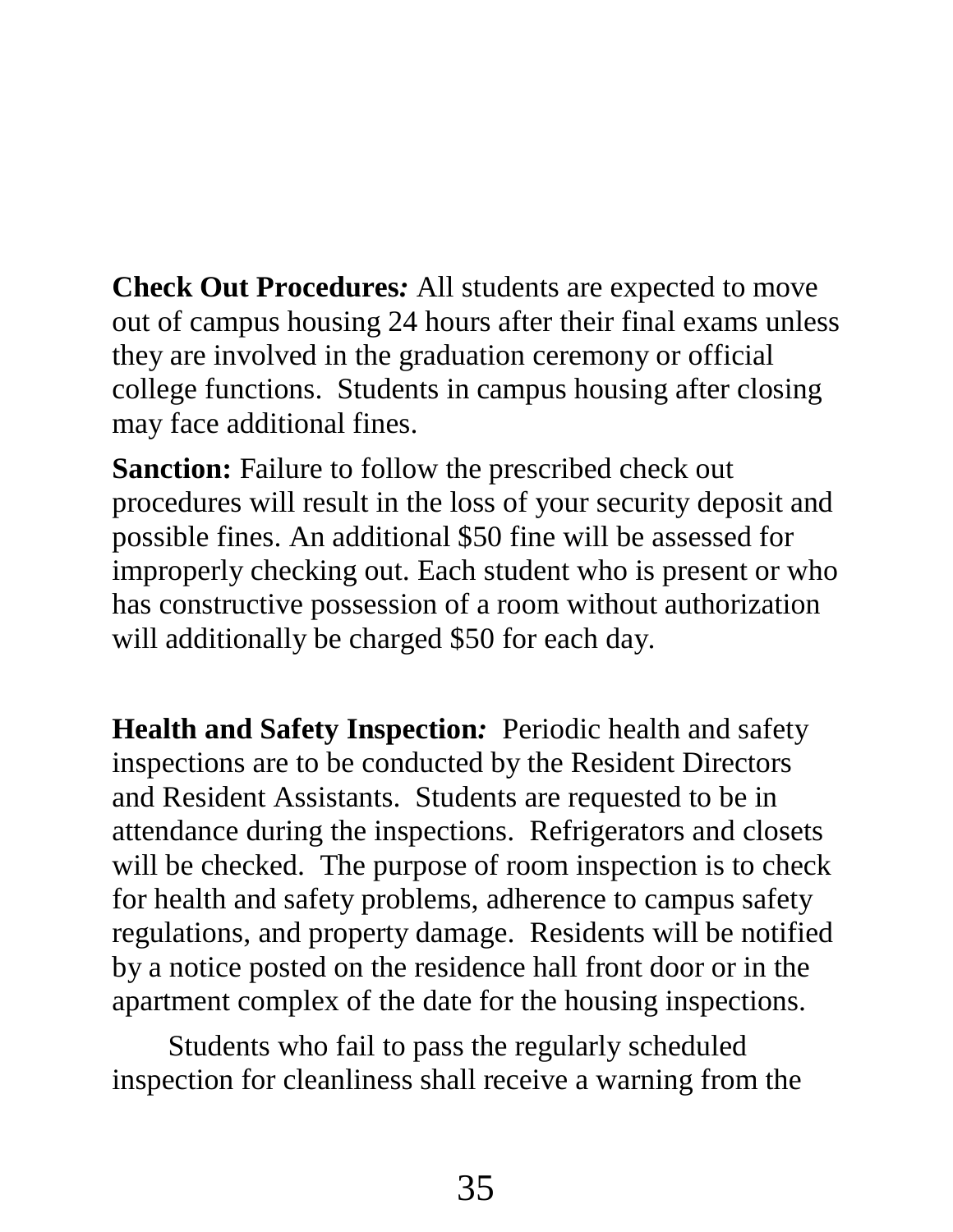Resident Director. The student will be given 24 hours to improve the condition of the room so that it will pass a cleanliness inspection. Failure to pass will warrant a referral to the Dean of Campus Life.

<span id="page-37-0"></span>**Quiet Hours***:* Students should respect other students at all times and not make excessive noise. Quiet hours are in effect daily from 11 p.m. until 8 a.m. In addition, a 24-hour "Quiet Hour" period will go into effect at 8:00 a.m. on Reading day for final exams and continue until the end of the exam period. Excessive or prolonged noise (including loud music) is prohibited at any time.

**Sanction:** \$25 fine and if at any time the Resident Director or a Resident Assistant asks a student to quiet down and the student refuses, the case will be turned over to the Dean of Campus Life.

<span id="page-37-1"></span>Lock Out: Any student locked out of their residential hall room must go to their Resident Director or Resident Assistant to have their residential hall room door unlocked.

**Sanction:** After the third assist, a fee pf \$25 will be charged to the student.

<span id="page-37-2"></span>**Lost Key***:* Any student that loses their key will be responsible for the cost of a new core and new keys.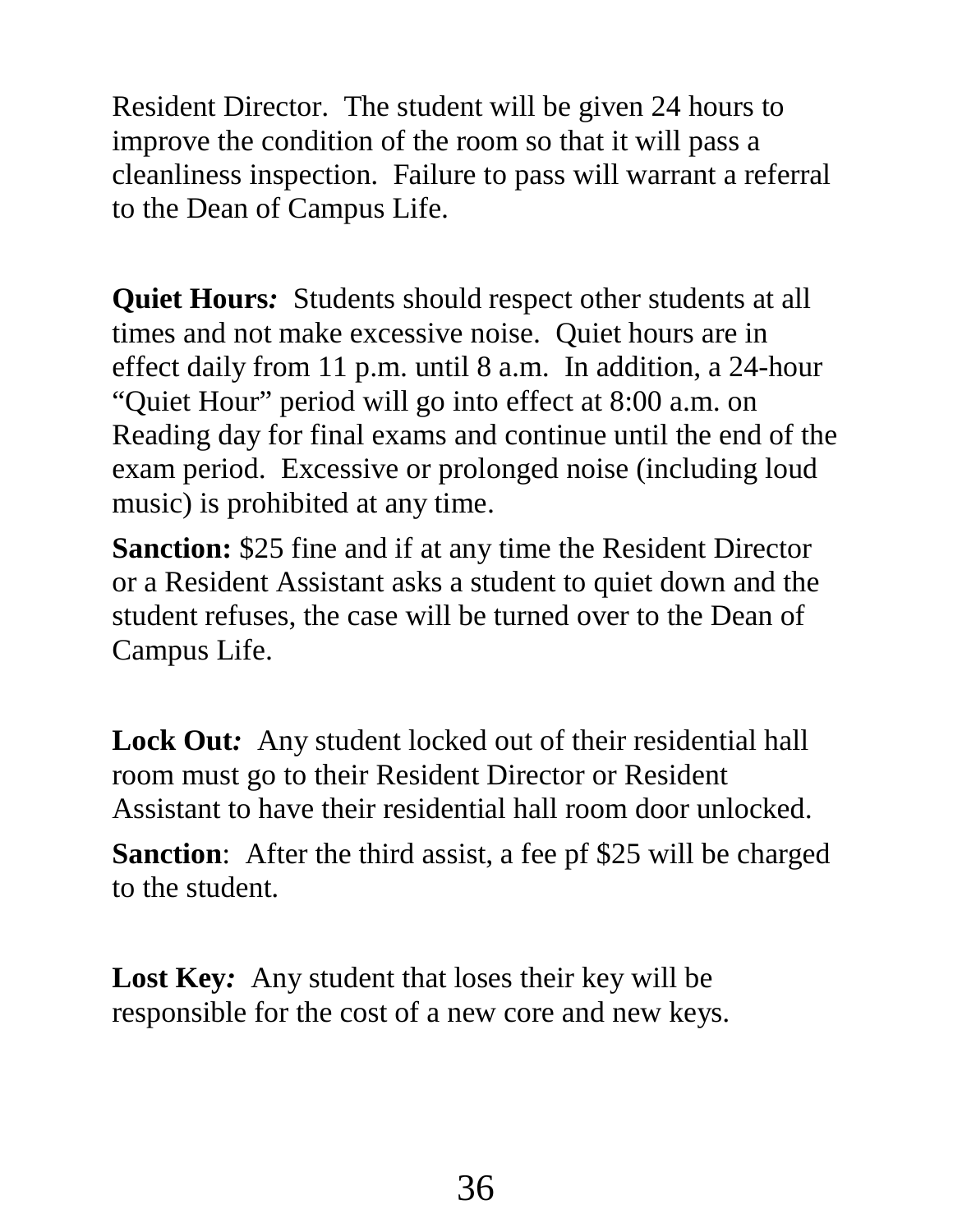<span id="page-38-0"></span>**Room Visitation Policy***:* Students who reside in Criswell and Upperman may have guests in their rooms from 12 noon until 12 midnight. Students who reside in the Student Apartments and Honor housing may have guests from 12 noon to 2:00 am. Guests must be admitted to the residence hall by their host or hostess and sign the logbook upon admittance. Students are responsible for their guest's conduct and adherence to the campus regulations.

<span id="page-38-1"></span>**Entry into Housing***:* The following sanctions will apply to male students who enter women's housing during nonvisitation hours and the women involved in the case. The same sanctions will apply to female students who enter the men's housing during non-visitation hours and the men involved in the case.

Sanction per academic year:

**First Offense** - the students involved will receive a warning.

**Second Offense** - \$100 fine for each student involved.

**Third Offense** - \$100 fine, 30 hours of community service, loss of visitation privileges, and must appear in front of the Disciplinary Committee.

**Fourth Offense** – To be determined by the Disciplinary Committee.

Note: Students will not receive a warning during their second year as a residential student.